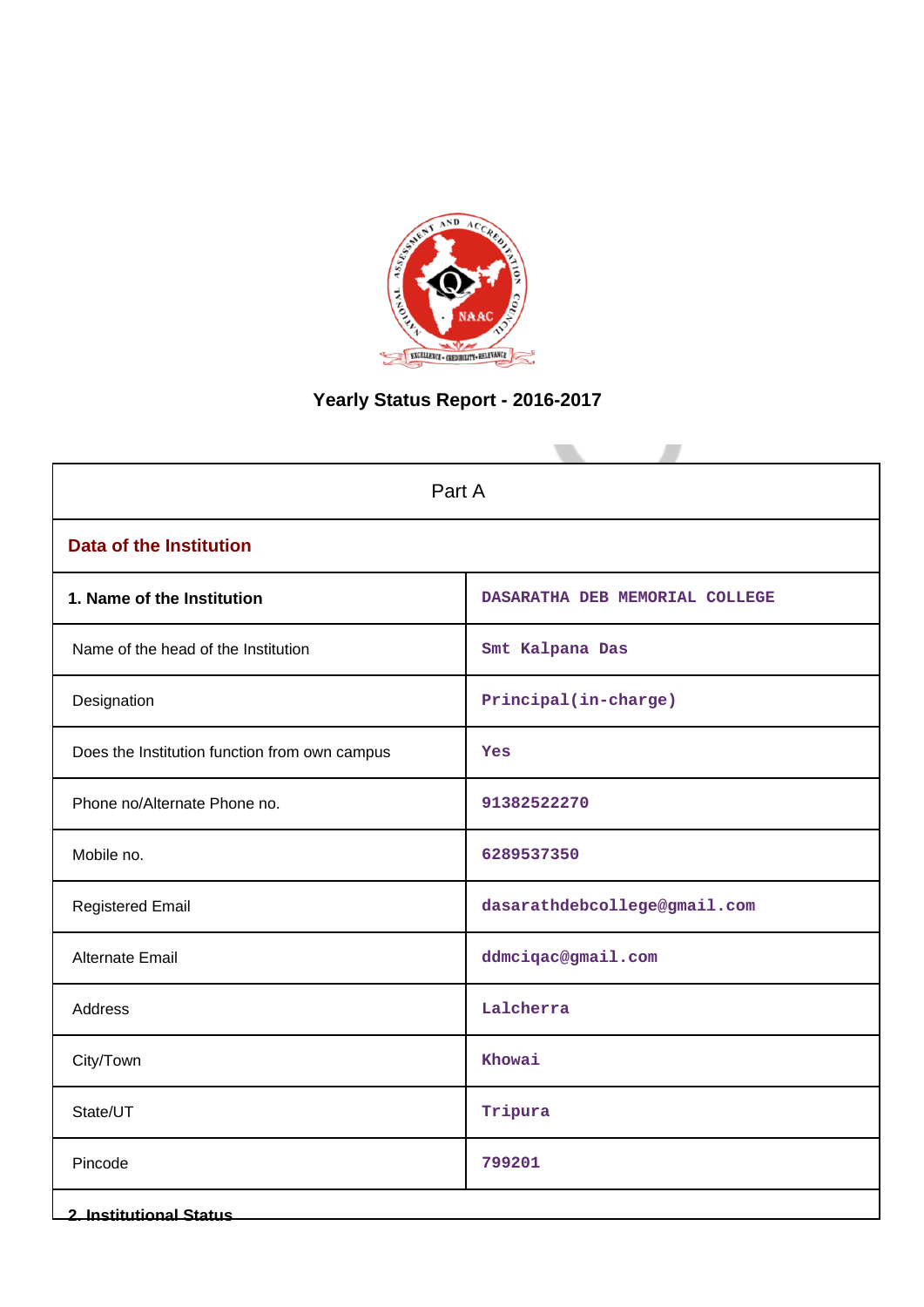| Affiliated / Constituent                                                 | Affiliated                                                               |
|--------------------------------------------------------------------------|--------------------------------------------------------------------------|
| Type of Institution                                                      | Co-education                                                             |
| Location                                                                 | Urban                                                                    |
| <b>Financial Status</b>                                                  | state                                                                    |
| Name of the IQAC co-ordinator/Director                                   | Sri Gautam Bhattacharya                                                  |
| Phone no/Alternate Phone no.                                             | 91382522270                                                              |
| Mobile no.                                                               | 7005008296                                                               |
| <b>Registered Email</b>                                                  | ddmciqac@gmail.com                                                       |
| <b>Alternate Email</b>                                                   | dasarathdebcollege@gmail.com                                             |
| 3. Website Address                                                       |                                                                          |
| Web-link of the AQAR: (Previous Academic Year)                           | http://www.ddmctripura.edu.in/sites/<br>default/files/AOAR 2015-2016.pdf |
| 4. Whether Academic Calendar prepared during<br>the year                 | Yes                                                                      |
| if yes, whether it is uploaded in the institutional website:<br>Weblink: | http://www.ddmctripura.edu.in/sites/def<br>ault/files/2016-2017.pdf      |

## **5. Accrediation Details**

| Cycle | Grade | <b>CGPA</b> | Year of      | Validity          |                   |
|-------|-------|-------------|--------------|-------------------|-------------------|
|       |       |             | Accrediation | Period From       | Period To         |
|       |       | 2.40        | 2016         | $19 - Jan - 2016$ | $18 - Jan - 2021$ |

**6. Date of Establishment of IQAC** 11-Jul-2012

# **7. Internal Quality Assurance System**

| Quality initiatives by IQAC during the year for promoting quality culture        |                   |                                       |  |  |  |
|----------------------------------------------------------------------------------|-------------------|---------------------------------------|--|--|--|
| Item / Title of the quality initiative by<br>IQAC.                               | Date & Duration   | Number of participants/ beneficiaries |  |  |  |
| Collection of feedback<br>forms from stake holders,<br>analysis and action taken | $26 - May - 2017$ | 150                                   |  |  |  |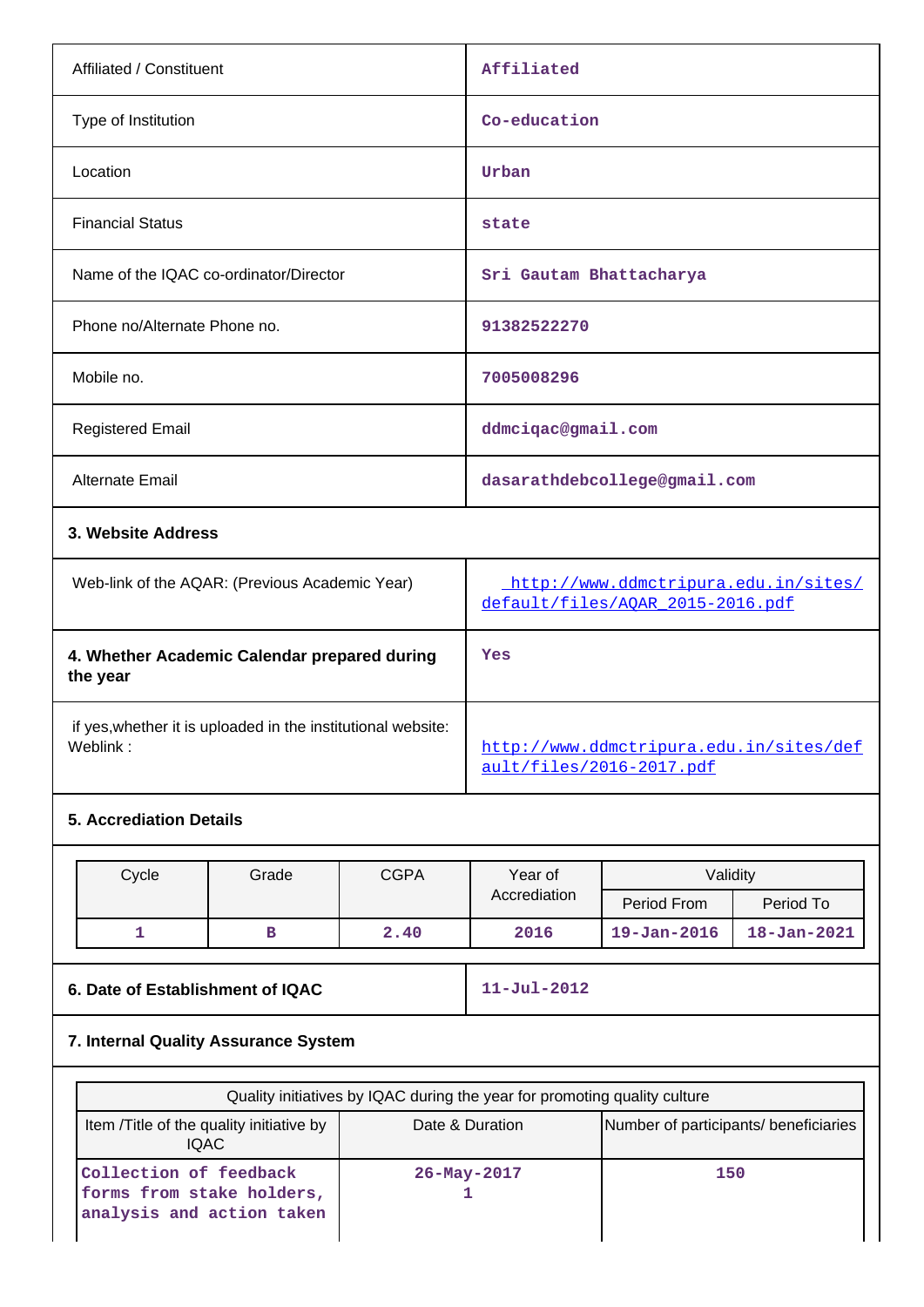| accordingly.                                                                                                         |                       |                        |                    |        |  |  |  |
|----------------------------------------------------------------------------------------------------------------------|-----------------------|------------------------|--------------------|--------|--|--|--|
| CHEMISTRY TODAY AND<br>TOMORROW FOR BETTER<br><b>FUTURE</b>                                                          |                       | $05 - Aug - 2016$<br>2 |                    | 49     |  |  |  |
|                                                                                                                      | No Files Uploaded !!! |                        |                    |        |  |  |  |
| 8. Provide the list of funds by Central/ State Government- UGC/CSIR/DST/DBT/ICMR/TEQIP/World<br>Bank/CPE of UGC etc. |                       |                        |                    |        |  |  |  |
| Institution/Departmen                                                                                                | Scheme                | <b>Funding Agency</b>  | Year of award with | Amount |  |  |  |

**MRP UGC 2016**

**Government of Tripura**

**Smt. Smita Das MRP UGC 2016**

**Intitutional Expenses**

**730**

**730**

**2017 360**

**28000**

**375000**

**1807000**

**Dr. Shipra Datta**

**Directorate of Higher**

| View File<br>9. Whether composition of IQAC as per latest<br>Yes<br><b>NAAC guidelines:</b><br>Upload latest notification of formation of IQAC<br><u>View File</u><br>10. Number of IQAC meetings held during the<br>2<br>year : |                                                    | Education |  |  |     |  |  |
|----------------------------------------------------------------------------------------------------------------------------------------------------------------------------------------------------------------------------------|----------------------------------------------------|-----------|--|--|-----|--|--|
|                                                                                                                                                                                                                                  |                                                    |           |  |  |     |  |  |
|                                                                                                                                                                                                                                  |                                                    |           |  |  |     |  |  |
|                                                                                                                                                                                                                                  |                                                    |           |  |  |     |  |  |
|                                                                                                                                                                                                                                  |                                                    |           |  |  |     |  |  |
| decisions have been uploaded on the institutional<br>website                                                                                                                                                                     | The minutes of IQAC meeting and compliances to the |           |  |  | Yes |  |  |
| Upload the minutes of meeting and action taken report<br>View File                                                                                                                                                               |                                                    |           |  |  |     |  |  |
| 11. Whether IQAC received funding from any of<br><b>No</b><br>the funding agency to support its activities<br>during the year?                                                                                                   |                                                    |           |  |  |     |  |  |

### **12. Significant contributions made by IQAC during the current year(maximum five bullets)**

**1. Collected Feedback from students and analysed it. 2. Building research environment in the institutes. 3. Organised seminars/workshop 4. Framing the academic calendar and ensuing its successful implementation. 5. Enhancing teaching learning approach in the college.**

 **No Files Uploaded !!!**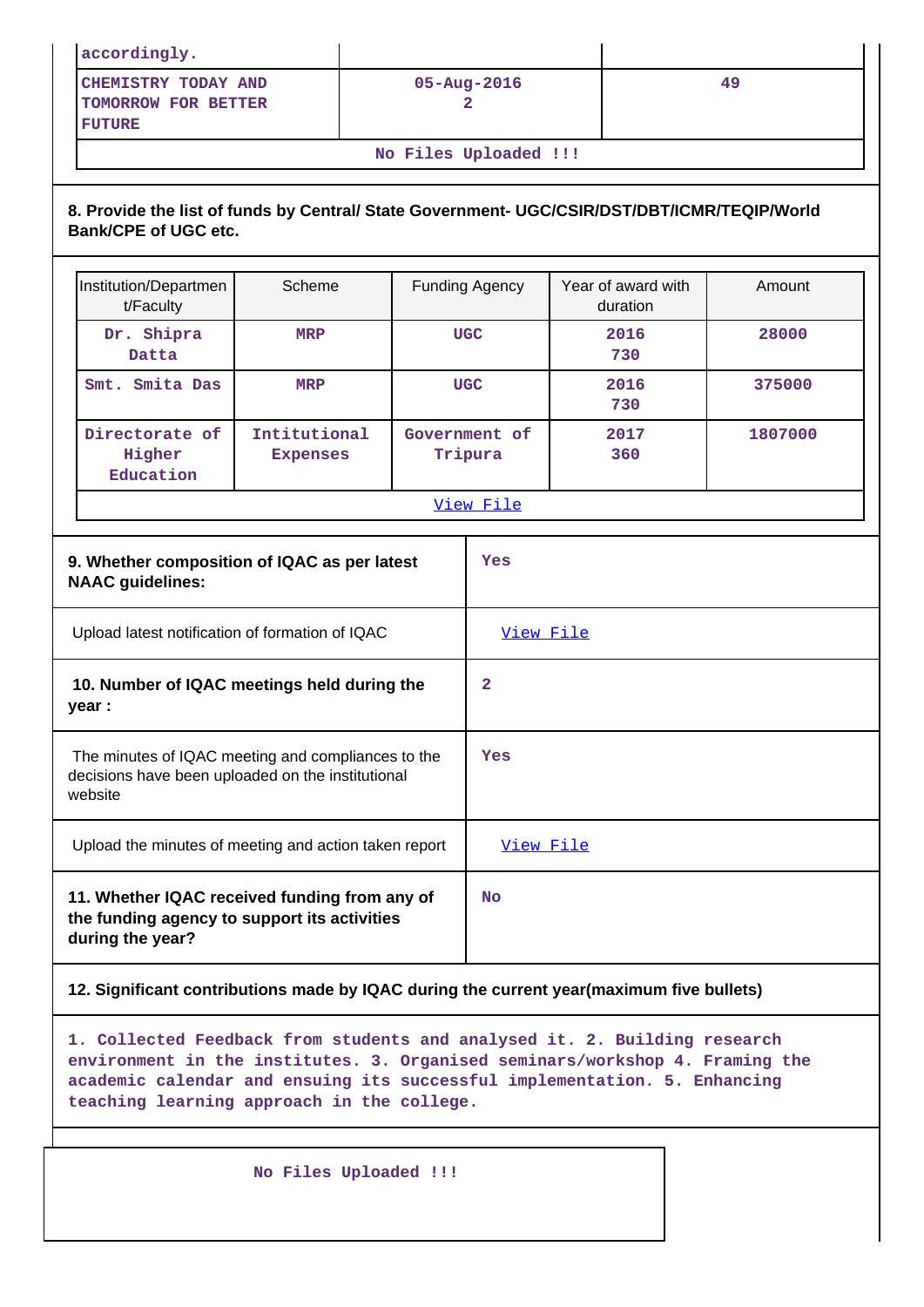## **13. Plan of action chalked out by the IQAC in the beginning of the academic year towards Quality Enhancement and outcome achieved by the end of the academic year**

| Plan of Action                                                                                                       | Achivements/Outcomes                          |  |  |
|----------------------------------------------------------------------------------------------------------------------|-----------------------------------------------|--|--|
| To organise seminar/workshop                                                                                         | Department of Chemistry organised<br>seminar. |  |  |
| To collect students' feedback                                                                                        | Students Feedback collected and<br>analysed   |  |  |
|                                                                                                                      | View File                                     |  |  |
| 14. Whether AQAR was placed before statutory<br>body?                                                                | <b>No</b>                                     |  |  |
| 15. Whether NAAC/or any other accredited<br>body(s) visited IQAC or interacted with it to<br>assess the functioning? | <b>No</b>                                     |  |  |
| 16. Whether institutional data submitted to<br><b>AISHE:</b>                                                         | Yes                                           |  |  |
| Year of Submission                                                                                                   | 2017                                          |  |  |
| Date of Submission                                                                                                   | $22 - \text{Mar} - 2017$                      |  |  |
| 17. Does the Institution have Management<br><b>Information System?</b>                                               | <b>No</b>                                     |  |  |
|                                                                                                                      | Part B                                        |  |  |

## **CRITERION I – CURRICULAR ASPECTS**

**1.1 – Curriculum Planning and Implementation**

 1.1.1 – Institution has the mechanism for well planned curriculum delivery and documentation. Explain in 500 words

 **Dasaratha Deb Memorial College is one of the affiliated colleges of Tripura university. It follows the curriculum / syllabi designed and prescribed by Tripura University. The curricula which were developed and adopted came into effect from the Academic session 2015-2016 onwards along with credit-based six semester degree course pattern. Some of our college faculty members participated and contributed in revision and framing of the syllabus/ curriculum in the meeting of BOUGs in the year 2016-2017. The action plans regarding curriculum design and development are prepared by the Tripura University time to time. Senior teachers of the college are invited for effective implementation, department-wiseby the university in meetings/workshops of curricula development where the faculty members play prominentpart to formulate the action plan. The college has an effective mechanism of implementation of curricula through its academic committee. The committee comprises of faculty members from various disciplines like sciencestream, social-science stream and commerce- stream. The responsibilities of the committee include designing academic calendar, preparation of master routine, monitoring the day-to-day academic activities and performing academic audit to**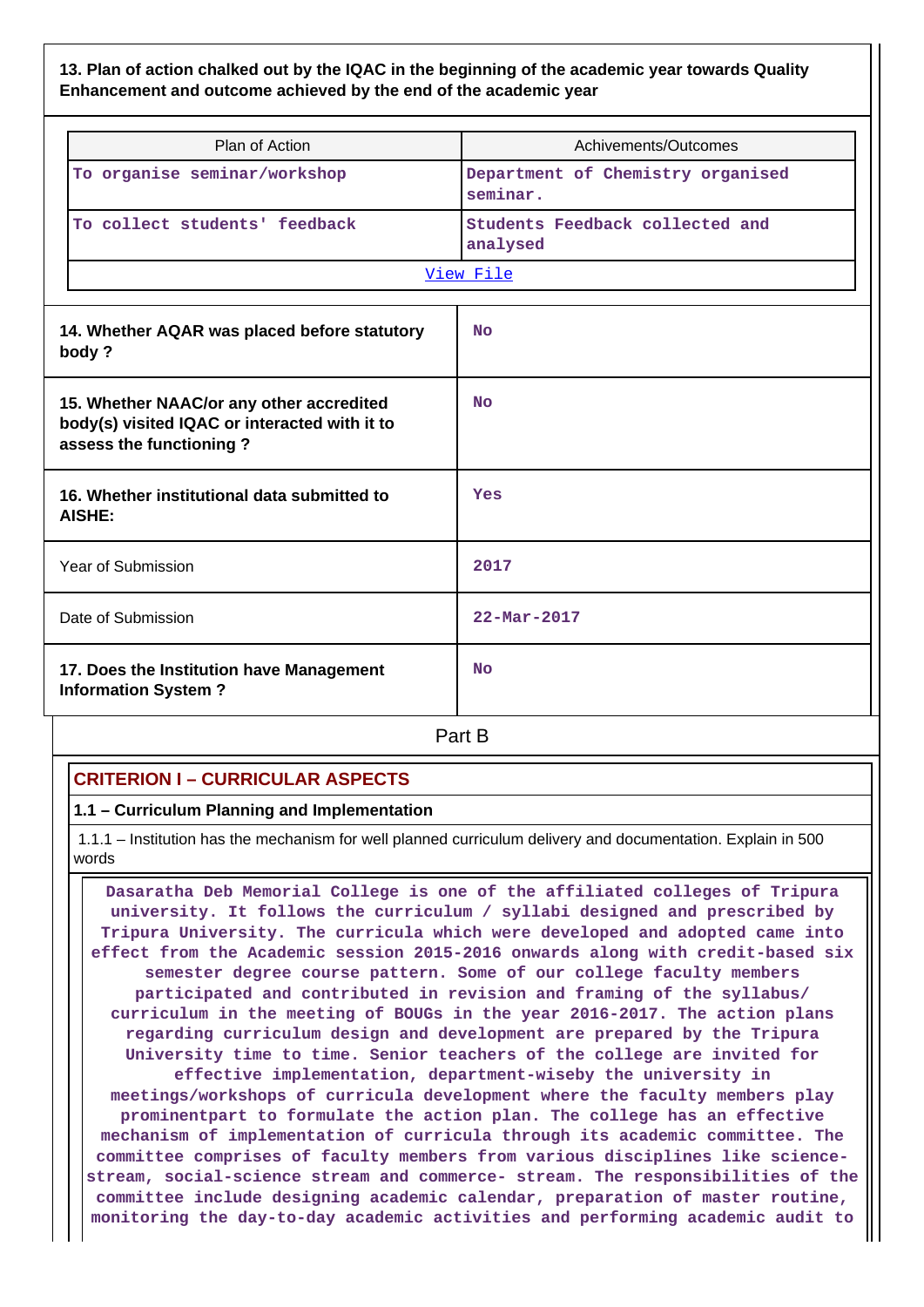**ensure effective implementation of the curriculum. The college master-routine is prepared by academic committee before beginning of the semester which is perused, approved and monitored by the principal of the college and a copy of the same to be issued to HoD of each department for allocation and implementation of the same. The coordination among academic committee, HOD and faculty members ensure a balanced distribution of lectures, tutorials and remedial classes for the betterment of the gifted, non-gifted and slow learners.The academic committee motivates the faculty members to utilize ICT mode of teaching/using e-learning resources for effective lecture sessions. The HoDs of each department conduct departmental meeting at the beginning of the academic session. They ensure about distribution of the topics of respective syllabus among them along with number of classes required and estimates the tentative dates to finish the assigned module and prepare a final layout. Departmental routine is prepared in line with the master routine and the same is displayed on the notice-boards, finally. The college develops various numbers of plans for effective implementation of curriculum in teaching learning process. The college communicates the curriculum to the students, teachers and the stake-holders, personally. Each department provides, guides, gives and displays on notice–boards. In teaching- learning process modern, innovative practices, multi-methods of audio- visual, participatory, interactive, communicative, discussion debates methods are being implemented. Besides, lectures and practical classes, projects, presentations, assignments and group presentation are being carried out for effective teaching learning**

**process along with other innovative practices in the teaching learning process are being adopted by keeping in mind the requirements of the rural tribal students. At interval, remedial classes were also given to the slow learners. Previous year questions papers were provided to the pupils personally.**

|                                                                                   | 1.1.2 - Certificate/ Diploma Courses introduced during the academic year                                                                                                 |                          |                   |                                                                 |                             |  |  |  |
|-----------------------------------------------------------------------------------|--------------------------------------------------------------------------------------------------------------------------------------------------------------------------|--------------------------|-------------------|-----------------------------------------------------------------|-----------------------------|--|--|--|
| Certificate                                                                       | Diploma Courses                                                                                                                                                          | Dates of<br>Introduction | Duration          | Focus on employ<br>ability/entreprene<br>urship                 | <b>Skill</b><br>Development |  |  |  |
| <b>NIL</b>                                                                        | Nil                                                                                                                                                                      | Nil                      | Nil               | Nil                                                             | Nil                         |  |  |  |
| 1.2 - Academic Flexibility                                                        |                                                                                                                                                                          |                          |                   |                                                                 |                             |  |  |  |
|                                                                                   | 1.2.1 - New programmes/courses introduced during the academic year                                                                                                       |                          |                   |                                                                 |                             |  |  |  |
|                                                                                   | Programme/Course                                                                                                                                                         | Programme Specialization |                   | Dates of Introduction                                           |                             |  |  |  |
|                                                                                   | <b>Nill</b>                                                                                                                                                              |                          | <b>NIL</b>        |                                                                 | Nill                        |  |  |  |
|                                                                                   |                                                                                                                                                                          |                          | No file uploaded. |                                                                 |                             |  |  |  |
|                                                                                   | 1.2.2 - Programmes in which Choice Based Credit System (CBCS)/Elective course system implemented at the<br>affiliated Colleges (if applicable) during the academic year. |                          |                   |                                                                 |                             |  |  |  |
|                                                                                   | Name of programmes adopting<br><b>CBCS</b>                                                                                                                               | Programme Specialization |                   | Date of implementation of<br><b>CBCS/Elective Course System</b> |                             |  |  |  |
|                                                                                   | <b>Nill</b>                                                                                                                                                              |                          | <b>NIL</b>        |                                                                 | <b>Nill</b>                 |  |  |  |
|                                                                                   | 1.2.3 - Students enrolled in Certificate/ Diploma Courses introduced during the year                                                                                     |                          |                   |                                                                 |                             |  |  |  |
|                                                                                   |                                                                                                                                                                          | Certificate              |                   | Diploma Course                                                  |                             |  |  |  |
| <b>Number of Students</b>                                                         |                                                                                                                                                                          |                          | Nil               |                                                                 | Nil                         |  |  |  |
| 1.3 - Curriculum Enrichment                                                       |                                                                                                                                                                          |                          |                   |                                                                 |                             |  |  |  |
|                                                                                   | 1.3.1 – Value-added courses imparting transferable and life skills offered during the year                                                                               |                          |                   |                                                                 |                             |  |  |  |
| Number of Students Enrolled<br><b>Value Added Courses</b><br>Date of Introduction |                                                                                                                                                                          |                          |                   |                                                                 |                             |  |  |  |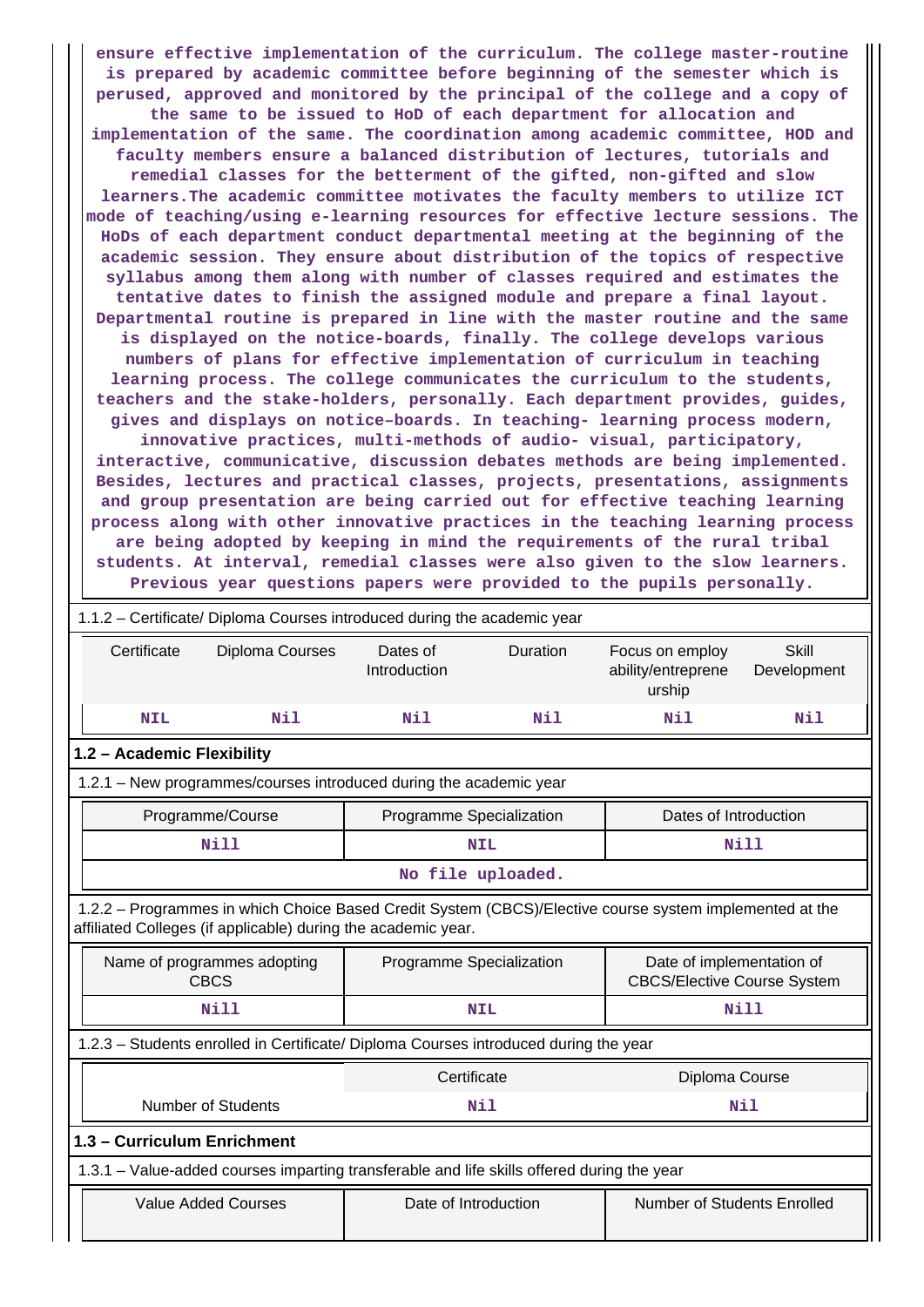| <b>NIL</b>                                                                                                                          |                                                                                                                                                                                                                                                     | <b>Nill</b> |                              |                                   |                                                              | Nill                     |  |  |  |
|-------------------------------------------------------------------------------------------------------------------------------------|-----------------------------------------------------------------------------------------------------------------------------------------------------------------------------------------------------------------------------------------------------|-------------|------------------------------|-----------------------------------|--------------------------------------------------------------|--------------------------|--|--|--|
|                                                                                                                                     | No file uploaded.                                                                                                                                                                                                                                   |             |                              |                                   |                                                              |                          |  |  |  |
| 1.3.2 - Field Projects / Internships under taken during the year                                                                    |                                                                                                                                                                                                                                                     |             |                              |                                   |                                                              |                          |  |  |  |
| Project/Programme Title                                                                                                             |                                                                                                                                                                                                                                                     |             | Programme Specialization     |                                   | No. of students enrolled for Field<br>Projects / Internships |                          |  |  |  |
| <b>Nill</b>                                                                                                                         |                                                                                                                                                                                                                                                     |             | <b>NIL</b>                   |                                   |                                                              | <b>Nill</b>              |  |  |  |
|                                                                                                                                     |                                                                                                                                                                                                                                                     |             | No file uploaded.            |                                   |                                                              |                          |  |  |  |
|                                                                                                                                     | 1.4 - Feedback System                                                                                                                                                                                                                               |             |                              |                                   |                                                              |                          |  |  |  |
| 1.4.1 - Whether structured feedback received from all the stakeholders.                                                             |                                                                                                                                                                                                                                                     |             |                              |                                   |                                                              |                          |  |  |  |
| <b>Students</b>                                                                                                                     |                                                                                                                                                                                                                                                     |             |                              |                                   | Yes                                                          |                          |  |  |  |
| <b>Teachers</b>                                                                                                                     |                                                                                                                                                                                                                                                     |             |                              |                                   | <b>No</b>                                                    |                          |  |  |  |
| Employers                                                                                                                           |                                                                                                                                                                                                                                                     |             |                              |                                   | No                                                           |                          |  |  |  |
| Alumni                                                                                                                              |                                                                                                                                                                                                                                                     |             |                              |                                   | No                                                           |                          |  |  |  |
| Parents                                                                                                                             |                                                                                                                                                                                                                                                     |             |                              |                                   | <b>No</b>                                                    |                          |  |  |  |
| 1.4.2 - How the feedback obtained is being analyzed and utilized for overall development of the institution?<br>(maximum 500 words) |                                                                                                                                                                                                                                                     |             |                              |                                   |                                                              |                          |  |  |  |
| <b>Feedback Obtained</b>                                                                                                            |                                                                                                                                                                                                                                                     |             |                              |                                   |                                                              |                          |  |  |  |
| if necessary.                                                                                                                       | The feedback obtained from the students was analyzed by the committee which was<br>formed under the supervision of IQAC. The feedback is analyzed by the committee<br>and findings of the report are submitted to the Principal for further action, |             |                              |                                   |                                                              |                          |  |  |  |
| <b>CRITERION II - TEACHING- LEARNING AND EVALUATION</b>                                                                             |                                                                                                                                                                                                                                                     |             |                              |                                   |                                                              |                          |  |  |  |
| 2.1 - Student Enrolment and Profile                                                                                                 |                                                                                                                                                                                                                                                     |             |                              |                                   |                                                              |                          |  |  |  |
| 2.1.1 – Demand Ratio during the year                                                                                                |                                                                                                                                                                                                                                                     |             |                              |                                   |                                                              |                          |  |  |  |
| Name of the<br>Programme                                                                                                            | Programme<br>Specialization                                                                                                                                                                                                                         |             | Number of seats<br>available | Number of<br>Application received |                                                              | <b>Students Enrolled</b> |  |  |  |
| <b>BCom</b>                                                                                                                         | B. Com.<br>(General)                                                                                                                                                                                                                                |             | 100                          | $\overline{\mathbf{4}}$           |                                                              | $\overline{\mathbf{4}}$  |  |  |  |
| <b>BA</b>                                                                                                                           | <b>B.A.</b><br>(General)                                                                                                                                                                                                                            |             | 800                          | 578                               |                                                              | 578                      |  |  |  |
| BA                                                                                                                                  | Sanskrit (MAJOR)                                                                                                                                                                                                                                    |             | 40                           | 35                                |                                                              | 35                       |  |  |  |
| BA                                                                                                                                  | Political<br>Science (MAJOR)                                                                                                                                                                                                                        |             | 60                           | 95                                |                                                              | 60                       |  |  |  |
| BA                                                                                                                                  | Philosophy<br>(MAJOR)                                                                                                                                                                                                                               |             | 40                           | 35                                |                                                              | 35                       |  |  |  |
| BA                                                                                                                                  | History<br>(MAJOR)                                                                                                                                                                                                                                  |             | 40                           | 34                                |                                                              | 34                       |  |  |  |
| BA                                                                                                                                  | Education<br>(MAJOR)                                                                                                                                                                                                                                |             | 60                           | 49                                |                                                              | 49                       |  |  |  |
| BA                                                                                                                                  | English (MAJOR)                                                                                                                                                                                                                                     |             | 40                           | 31                                |                                                              | 31                       |  |  |  |
| BA                                                                                                                                  | Economics<br>(Major)                                                                                                                                                                                                                                |             | 30                           | 13                                |                                                              | 13                       |  |  |  |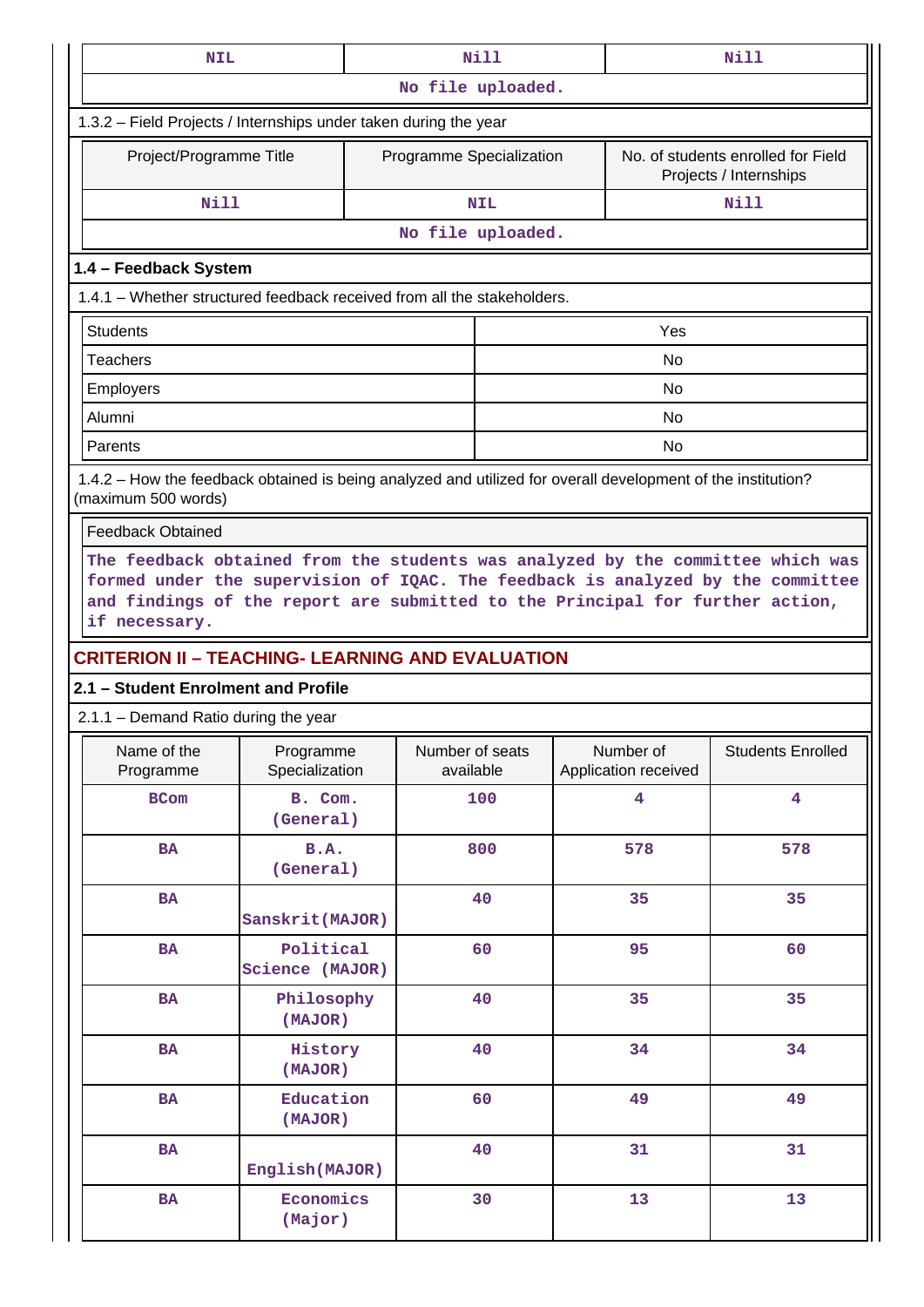| <b>BA</b>                                                                                                                                                                                                                                                                                                                                                                                                                                                                                                                                                                                                                                                                                                                                                                                                                                                                                                                                                                                                                                                                                                                                                                                                                                                                                                                                                                                                                                                                                                          |      | Bengali<br>(Major)                                           |  |                                                              | 60                                                                                               | 54          |                                                                                                  |  | 54                                                          |
|--------------------------------------------------------------------------------------------------------------------------------------------------------------------------------------------------------------------------------------------------------------------------------------------------------------------------------------------------------------------------------------------------------------------------------------------------------------------------------------------------------------------------------------------------------------------------------------------------------------------------------------------------------------------------------------------------------------------------------------------------------------------------------------------------------------------------------------------------------------------------------------------------------------------------------------------------------------------------------------------------------------------------------------------------------------------------------------------------------------------------------------------------------------------------------------------------------------------------------------------------------------------------------------------------------------------------------------------------------------------------------------------------------------------------------------------------------------------------------------------------------------------|------|--------------------------------------------------------------|--|--------------------------------------------------------------|--------------------------------------------------------------------------------------------------|-------------|--------------------------------------------------------------------------------------------------|--|-------------------------------------------------------------|
| View File                                                                                                                                                                                                                                                                                                                                                                                                                                                                                                                                                                                                                                                                                                                                                                                                                                                                                                                                                                                                                                                                                                                                                                                                                                                                                                                                                                                                                                                                                                          |      |                                                              |  |                                                              |                                                                                                  |             |                                                                                                  |  |                                                             |
| 2.2 - Catering to Student Diversity                                                                                                                                                                                                                                                                                                                                                                                                                                                                                                                                                                                                                                                                                                                                                                                                                                                                                                                                                                                                                                                                                                                                                                                                                                                                                                                                                                                                                                                                                |      |                                                              |  |                                                              |                                                                                                  |             |                                                                                                  |  |                                                             |
| 2.2.1 - Student - Full time teacher ratio (current year data)                                                                                                                                                                                                                                                                                                                                                                                                                                                                                                                                                                                                                                                                                                                                                                                                                                                                                                                                                                                                                                                                                                                                                                                                                                                                                                                                                                                                                                                      |      |                                                              |  |                                                              |                                                                                                  |             |                                                                                                  |  |                                                             |
| Year                                                                                                                                                                                                                                                                                                                                                                                                                                                                                                                                                                                                                                                                                                                                                                                                                                                                                                                                                                                                                                                                                                                                                                                                                                                                                                                                                                                                                                                                                                               |      | Number of<br>students enrolled<br>in the institution<br>(UG) |  | Number of<br>students enrolled<br>in the institution<br>(PG) | Number of<br>fulltime teachers<br>available in the<br>institution<br>teaching only UG<br>courses |             | Number of<br>fulltime teachers<br>available in the<br>institution<br>teaching only PG<br>courses |  | Number of<br>teachers<br>teaching both UG<br>and PG courses |
| 2016                                                                                                                                                                                                                                                                                                                                                                                                                                                                                                                                                                                                                                                                                                                                                                                                                                                                                                                                                                                                                                                                                                                                                                                                                                                                                                                                                                                                                                                                                                               |      | 2847                                                         |  | <b>Nill</b>                                                  | 36                                                                                               |             | Nill                                                                                             |  | 36                                                          |
| 2.3 - Teaching - Learning Process                                                                                                                                                                                                                                                                                                                                                                                                                                                                                                                                                                                                                                                                                                                                                                                                                                                                                                                                                                                                                                                                                                                                                                                                                                                                                                                                                                                                                                                                                  |      |                                                              |  |                                                              |                                                                                                  |             |                                                                                                  |  |                                                             |
| 2.3.1 - Percentage of teachers using ICT for effective teaching with Learning Management Systems (LMS), E-<br>learning resources etc. (current year data)                                                                                                                                                                                                                                                                                                                                                                                                                                                                                                                                                                                                                                                                                                                                                                                                                                                                                                                                                                                                                                                                                                                                                                                                                                                                                                                                                          |      |                                                              |  |                                                              |                                                                                                  |             |                                                                                                  |  |                                                             |
| Number of<br><b>Teachers on Roll</b>                                                                                                                                                                                                                                                                                                                                                                                                                                                                                                                                                                                                                                                                                                                                                                                                                                                                                                                                                                                                                                                                                                                                                                                                                                                                                                                                                                                                                                                                               |      | Number of<br>teachers using<br>ICT (LMS, e-<br>Resources)    |  | <b>ICT Tools and</b><br>resources<br>available               | Number of ICT<br>enabled<br>Classrooms                                                           |             | Numberof smart<br>classrooms                                                                     |  | E-resources and<br>techniques used                          |
| 36                                                                                                                                                                                                                                                                                                                                                                                                                                                                                                                                                                                                                                                                                                                                                                                                                                                                                                                                                                                                                                                                                                                                                                                                                                                                                                                                                                                                                                                                                                                 |      | 16                                                           |  | 4                                                            | 3                                                                                                |             | 3                                                                                                |  | 1                                                           |
|                                                                                                                                                                                                                                                                                                                                                                                                                                                                                                                                                                                                                                                                                                                                                                                                                                                                                                                                                                                                                                                                                                                                                                                                                                                                                                                                                                                                                                                                                                                    |      |                                                              |  |                                                              | No file uploaded.                                                                                |             |                                                                                                  |  |                                                             |
|                                                                                                                                                                                                                                                                                                                                                                                                                                                                                                                                                                                                                                                                                                                                                                                                                                                                                                                                                                                                                                                                                                                                                                                                                                                                                                                                                                                                                                                                                                                    |      |                                                              |  |                                                              | No file uploaded.                                                                                |             |                                                                                                  |  |                                                             |
| 2.3.2 - Students mentoring system available in the institution? Give details. (maximum 500 words)                                                                                                                                                                                                                                                                                                                                                                                                                                                                                                                                                                                                                                                                                                                                                                                                                                                                                                                                                                                                                                                                                                                                                                                                                                                                                                                                                                                                                  |      |                                                              |  |                                                              |                                                                                                  |             |                                                                                                  |  |                                                             |
| Mentoring is an important and essential part of the learning process. It is a form of both academic and stress<br>related guidance. All the faculty members of DDM College are very much aware and careful about the all-round<br>development of the students and hence the college has adopted the mentoring system for effective teaching as<br>well as a student support system. A detailed record of the mentoring process is maintained by the mentor<br>teacher for effective implementation of the process and proper guidance to the students. These process includes<br>1. Induction of mentoring at the very beginning of the academic year, 2. Course specific: Punctuality in the<br>classes, identification of slow learners and advanced learners, special attention towards the slow learners in the<br>theory and practical classes, techniques of proper time management in the examination hall, 3. Stress specific:<br>to provide mental support to cope up with the family problems, academic problems, examination phobia etc. 4.<br>To maintain a cordial relationship between teaches and student for better teaching - learning, 5. Mentor along<br>with other faculties of the department meets individual student or group of students to provide counseling /<br>guidance / motivation in all academic matters, 6. Carrier guidance for higher studies, competitive examination<br>etc. 6. Intimate HOD/Head of the institution regarding students problems whenever situation demands. |      |                                                              |  |                                                              |                                                                                                  |             |                                                                                                  |  |                                                             |
| Number of students enrolled in the<br>institution                                                                                                                                                                                                                                                                                                                                                                                                                                                                                                                                                                                                                                                                                                                                                                                                                                                                                                                                                                                                                                                                                                                                                                                                                                                                                                                                                                                                                                                                  |      |                                                              |  |                                                              | Number of fulltime teachers                                                                      |             |                                                                                                  |  | Mentor: Mentee Ratio                                        |
|                                                                                                                                                                                                                                                                                                                                                                                                                                                                                                                                                                                                                                                                                                                                                                                                                                                                                                                                                                                                                                                                                                                                                                                                                                                                                                                                                                                                                                                                                                                    | 2847 |                                                              |  |                                                              | 36                                                                                               |             |                                                                                                  |  | 1:79                                                        |
| 2.4 - Teacher Profile and Quality                                                                                                                                                                                                                                                                                                                                                                                                                                                                                                                                                                                                                                                                                                                                                                                                                                                                                                                                                                                                                                                                                                                                                                                                                                                                                                                                                                                                                                                                                  |      |                                                              |  |                                                              |                                                                                                  |             |                                                                                                  |  |                                                             |
| 2.4.1 – Number of full time teachers appointed during the year                                                                                                                                                                                                                                                                                                                                                                                                                                                                                                                                                                                                                                                                                                                                                                                                                                                                                                                                                                                                                                                                                                                                                                                                                                                                                                                                                                                                                                                     |      |                                                              |  |                                                              |                                                                                                  |             |                                                                                                  |  |                                                             |
| No. of sanctioned<br>positions                                                                                                                                                                                                                                                                                                                                                                                                                                                                                                                                                                                                                                                                                                                                                                                                                                                                                                                                                                                                                                                                                                                                                                                                                                                                                                                                                                                                                                                                                     |      | No. of filled positions                                      |  | Vacant positions                                             |                                                                                                  |             | Positions filled during<br>the current year                                                      |  | No. of faculty with<br>Ph.D                                 |
| 36                                                                                                                                                                                                                                                                                                                                                                                                                                                                                                                                                                                                                                                                                                                                                                                                                                                                                                                                                                                                                                                                                                                                                                                                                                                                                                                                                                                                                                                                                                                 |      | 36                                                           |  |                                                              | <b>Nill</b>                                                                                      |             | <b>Nill</b>                                                                                      |  | 14                                                          |
| 2.4.2 - Honours and recognition received by teachers (received awards, recognition, fellowships at State, National,<br>International level from Government, recognised bodies during the year)                                                                                                                                                                                                                                                                                                                                                                                                                                                                                                                                                                                                                                                                                                                                                                                                                                                                                                                                                                                                                                                                                                                                                                                                                                                                                                                     |      |                                                              |  |                                                              |                                                                                                  |             |                                                                                                  |  |                                                             |
| Year of Award                                                                                                                                                                                                                                                                                                                                                                                                                                                                                                                                                                                                                                                                                                                                                                                                                                                                                                                                                                                                                                                                                                                                                                                                                                                                                                                                                                                                                                                                                                      |      |                                                              |  | Name of full time teachers                                   |                                                                                                  | Designation |                                                                                                  |  | Name of the award,                                          |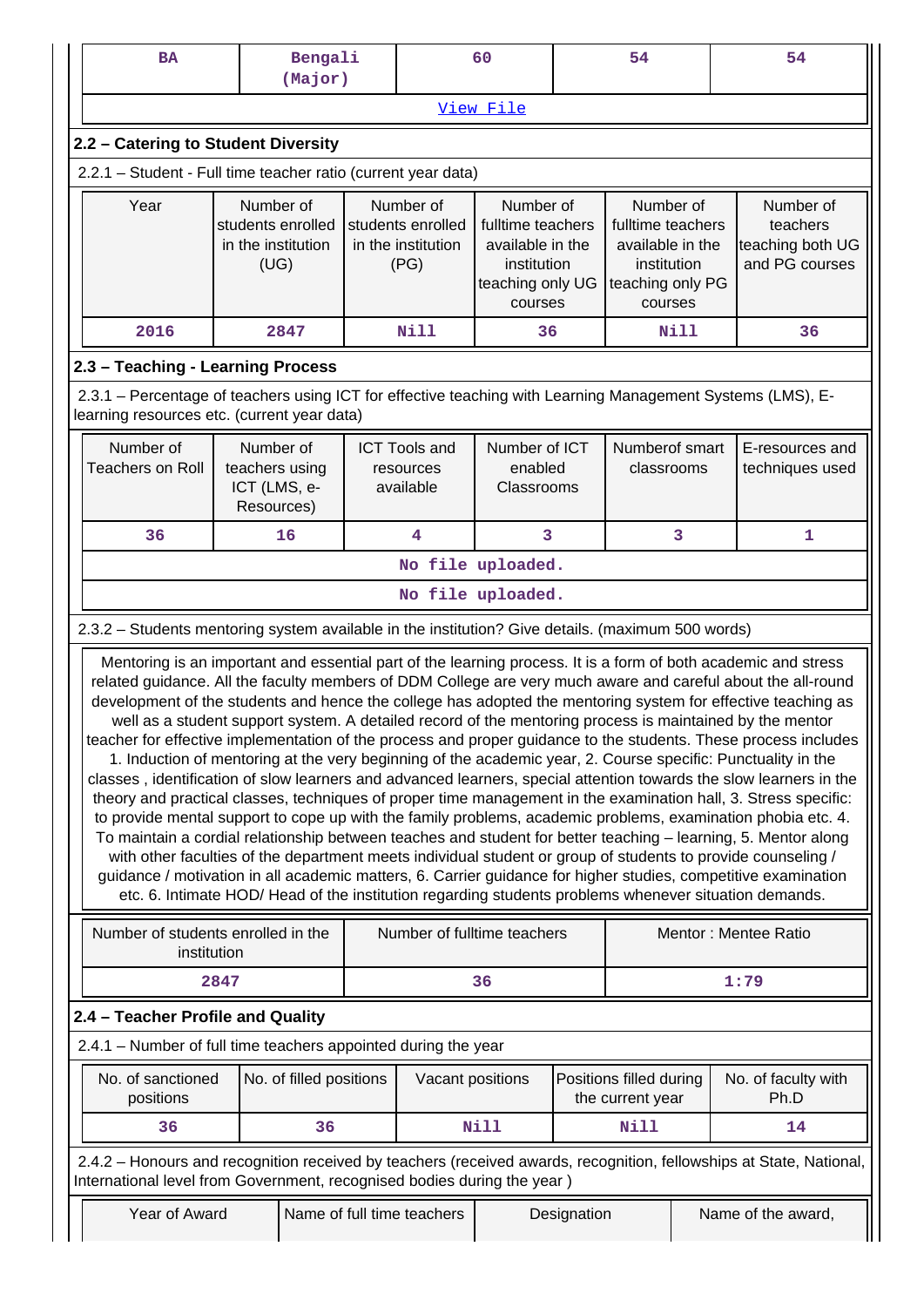|      | receiving awards from<br>state level, national level,<br>international level |      | fellowship, received from<br>Government or recognized<br>bodies |  |  |  |
|------|------------------------------------------------------------------------------|------|-----------------------------------------------------------------|--|--|--|
| Nill | <b>NIL</b>                                                                   | Nill | Nill                                                            |  |  |  |
|      |                                                                              |      |                                                                 |  |  |  |

#### **No file uploaded.**

## **2.5 – Evaluation Process and Reforms**

 2.5.1 – Number of days from the date of semester-end/ year- end examination till the declaration of results during the year

| Programme Name | Programme Code | Semester/year | Last date of the last<br>semester-end/year-<br>end examination | Date of declaration of<br>results of semester-<br>end/year-end<br>examination |
|----------------|----------------|---------------|----------------------------------------------------------------|-------------------------------------------------------------------------------|
| <b>BA</b>      | TDPH/TDPG      | 3rd Year      | 01/06/2017                                                     | 30/08/2017                                                                    |
|                |                | View File     |                                                                |                                                                               |

2.5.2 – Reforms initiated on Continuous Internal Evaluation(CIE) system at the institutional level (250 words)

 **The evaluation process in the college is followed according to the university guideline. Both the formative and summative methods are followed in the college to evaluate the performance of the students. The college has initiated internal assessment examination according to the university examination rules for both honours and general course students. These internal assessment tests are held according to the tentative dates given in the academic calendar of the college. In the formative evaluation process, quizzes, projects, debate competition, group discussion etc are also conducted at the departmental level and college level. Summative method is followed at the end of the session through year-end examination. The departments conduct all of their evaluation process within the framework decided by the college examination committee. Answer scripts are evaluated in the concerned department and results are displayed accordingly. Answer scripts are also shown to the students so that they can prepare themselves in a better way for future examinations. Departments also maintain merit register to monitor the progress of students.**

 2.5.3 – Academic calendar prepared and adhered for conduct of Examination and other related matters (250 words)

 **The college prepares the Academic Calendar and also published it in the college prospectus .It includes details of about the continuous internal evaluation mechanism and year-end examination. It also includes the timeline of all other academic activities and major vacation dates. The Academic calendar maintains a balance between academic activities and examination schedule.**

### **2.6 – Student Performance and Learning Outcomes**

 2.6.1 – Program outcomes, program specific outcomes and course outcomes for all programs offered by the institution are stated and displayed in website of the institution (to provide the weblink)

[http://www.ddmctripura.edu.in/sites/default/files/DDMC\\_PO.pdf](http://www.ddmctripura.edu.in/sites/default/files/DDMC_PO.pdf)

2.6.2 – Pass percentage of students

| Programme<br>Code | Programme<br>Name | Programme<br>Specialization | Number of<br>students<br>appeared in the<br>final year<br>examination | Number of<br>students passed<br>in final year<br>examination | Pass Percentage |
|-------------------|-------------------|-----------------------------|-----------------------------------------------------------------------|--------------------------------------------------------------|-----------------|
| TDPH              | <b>BSC</b>        | B.Sc.<br>Chemistry          | 6                                                                     | 6                                                            | 100             |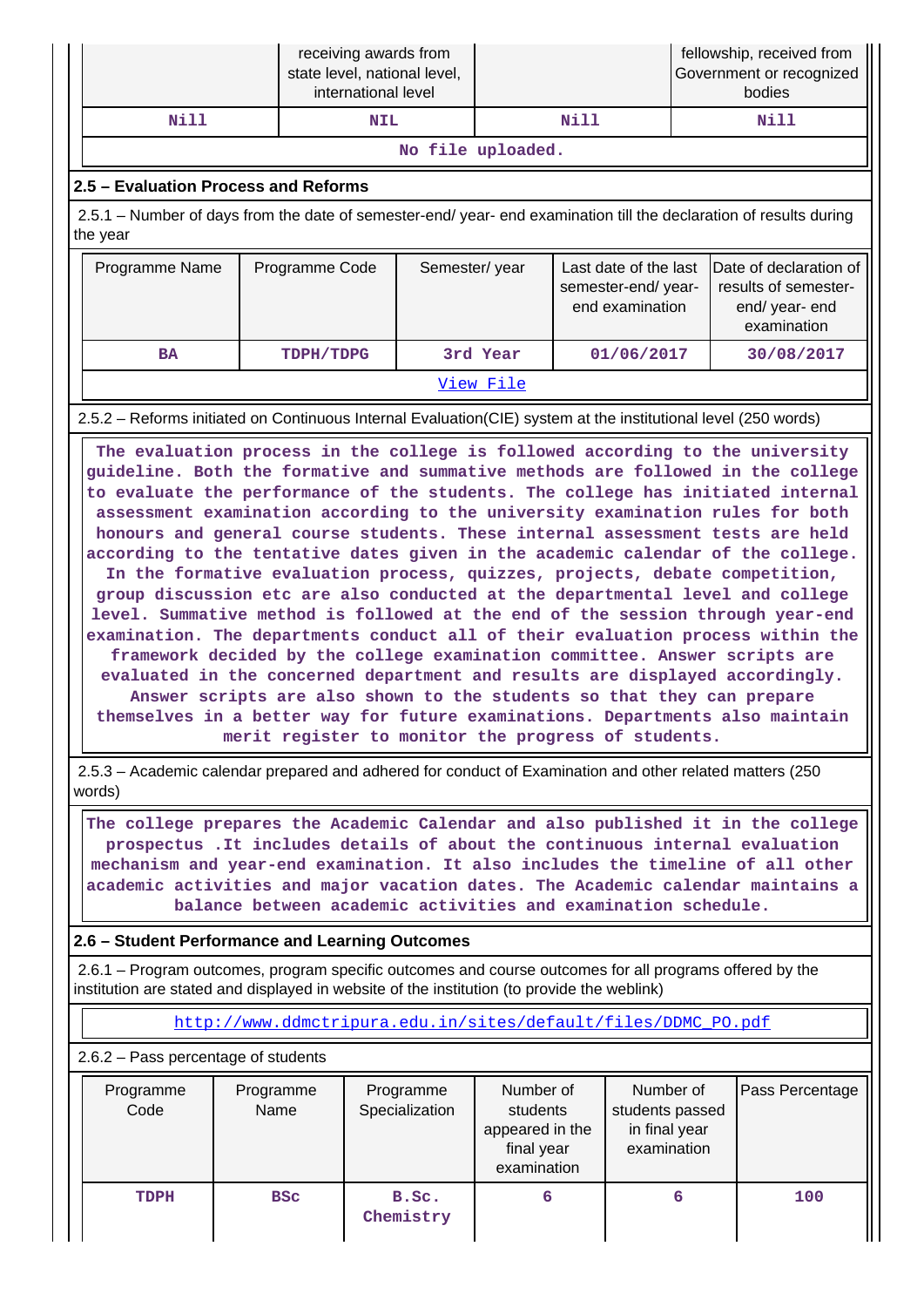| $\mathbf{1}$<br>100<br><b>BSC</b><br>B.Sc.<br>1<br>TDPH<br>Physics<br>(MAJOR)<br>Sanskrit(M<br>14<br>66.6<br><b>BA</b><br>21<br>TDPH<br>AJOR)<br>31<br>96.7<br>30<br><b>BA</b><br>Political<br>TDPH<br>Science<br>(MAJOR)<br>28<br>96.4<br><b>BA</b><br>Philosophy<br>27<br>TDPH<br>(MAJOR)<br>8<br>8<br>100<br>History<br>TDPH<br><b>BA</b><br>(MAJOR)<br>Education<br>15<br>100<br>TDPH<br><b>BA</b><br>15<br>(MAJOR)<br>$\overline{\mathbf{3}}$<br>3<br>100<br><b>BA</b><br>English (MA<br>TDPH<br>$JOR$ )<br>Economics<br>5<br>5<br><b>BA</b><br>100<br>TDPH<br>(H)<br>22<br>22<br>Bengali<br>100<br>TDPH<br><b>BA</b><br>(Major)<br>View File<br>2.7 - Student Satisfaction Survey<br>2.7.1 - Student Satisfaction Survey (SSS) on overall institutional performance (Institution may design the<br>questionnaire) (results and details be provided as weblink)<br>NA |
|----------------------------------------------------------------------------------------------------------------------------------------------------------------------------------------------------------------------------------------------------------------------------------------------------------------------------------------------------------------------------------------------------------------------------------------------------------------------------------------------------------------------------------------------------------------------------------------------------------------------------------------------------------------------------------------------------------------------------------------------------------------------------------------------------------------------------------------------------------------------------|
|                                                                                                                                                                                                                                                                                                                                                                                                                                                                                                                                                                                                                                                                                                                                                                                                                                                                            |
|                                                                                                                                                                                                                                                                                                                                                                                                                                                                                                                                                                                                                                                                                                                                                                                                                                                                            |
|                                                                                                                                                                                                                                                                                                                                                                                                                                                                                                                                                                                                                                                                                                                                                                                                                                                                            |
|                                                                                                                                                                                                                                                                                                                                                                                                                                                                                                                                                                                                                                                                                                                                                                                                                                                                            |
|                                                                                                                                                                                                                                                                                                                                                                                                                                                                                                                                                                                                                                                                                                                                                                                                                                                                            |
|                                                                                                                                                                                                                                                                                                                                                                                                                                                                                                                                                                                                                                                                                                                                                                                                                                                                            |
|                                                                                                                                                                                                                                                                                                                                                                                                                                                                                                                                                                                                                                                                                                                                                                                                                                                                            |
|                                                                                                                                                                                                                                                                                                                                                                                                                                                                                                                                                                                                                                                                                                                                                                                                                                                                            |
|                                                                                                                                                                                                                                                                                                                                                                                                                                                                                                                                                                                                                                                                                                                                                                                                                                                                            |
|                                                                                                                                                                                                                                                                                                                                                                                                                                                                                                                                                                                                                                                                                                                                                                                                                                                                            |
|                                                                                                                                                                                                                                                                                                                                                                                                                                                                                                                                                                                                                                                                                                                                                                                                                                                                            |
|                                                                                                                                                                                                                                                                                                                                                                                                                                                                                                                                                                                                                                                                                                                                                                                                                                                                            |
|                                                                                                                                                                                                                                                                                                                                                                                                                                                                                                                                                                                                                                                                                                                                                                                                                                                                            |
|                                                                                                                                                                                                                                                                                                                                                                                                                                                                                                                                                                                                                                                                                                                                                                                                                                                                            |
|                                                                                                                                                                                                                                                                                                                                                                                                                                                                                                                                                                                                                                                                                                                                                                                                                                                                            |
| <b>CRITERION III - RESEARCH, INNOVATIONS AND EXTENSION</b>                                                                                                                                                                                                                                                                                                                                                                                                                                                                                                                                                                                                                                                                                                                                                                                                                 |
| 3.1 - Resource Mobilization for Research                                                                                                                                                                                                                                                                                                                                                                                                                                                                                                                                                                                                                                                                                                                                                                                                                                   |
| 3.1.1 - Research funds sanctioned and received from various agencies, industry and other organisations                                                                                                                                                                                                                                                                                                                                                                                                                                                                                                                                                                                                                                                                                                                                                                     |
| Duration<br>Nature of the Project<br>Name of the funding<br>Total grant<br>Amount received                                                                                                                                                                                                                                                                                                                                                                                                                                                                                                                                                                                                                                                                                                                                                                                 |
| sanctioned<br>during the year<br>agency                                                                                                                                                                                                                                                                                                                                                                                                                                                                                                                                                                                                                                                                                                                                                                                                                                    |
| Minor<br>9.99<br>730<br>30.5<br><b>UGC</b>                                                                                                                                                                                                                                                                                                                                                                                                                                                                                                                                                                                                                                                                                                                                                                                                                                 |
|                                                                                                                                                                                                                                                                                                                                                                                                                                                                                                                                                                                                                                                                                                                                                                                                                                                                            |
|                                                                                                                                                                                                                                                                                                                                                                                                                                                                                                                                                                                                                                                                                                                                                                                                                                                                            |
| Projects                                                                                                                                                                                                                                                                                                                                                                                                                                                                                                                                                                                                                                                                                                                                                                                                                                                                   |
| View File                                                                                                                                                                                                                                                                                                                                                                                                                                                                                                                                                                                                                                                                                                                                                                                                                                                                  |
|                                                                                                                                                                                                                                                                                                                                                                                                                                                                                                                                                                                                                                                                                                                                                                                                                                                                            |
|                                                                                                                                                                                                                                                                                                                                                                                                                                                                                                                                                                                                                                                                                                                                                                                                                                                                            |
| Title of workshop/seminar<br>Name of the Dept.<br>Date                                                                                                                                                                                                                                                                                                                                                                                                                                                                                                                                                                                                                                                                                                                                                                                                                     |
| Chemistry<br>Chemistry today and<br>05/08/2016                                                                                                                                                                                                                                                                                                                                                                                                                                                                                                                                                                                                                                                                                                                                                                                                                             |
| tomorrow for better<br>future                                                                                                                                                                                                                                                                                                                                                                                                                                                                                                                                                                                                                                                                                                                                                                                                                                              |
|                                                                                                                                                                                                                                                                                                                                                                                                                                                                                                                                                                                                                                                                                                                                                                                                                                                                            |
| 3.2 - Innovation Ecosystem<br>3.2.1 - Workshops/Seminars Conducted on Intellectual Property Rights (IPR) and Industry-Academia Innovative<br>practices during the year<br>3.2.2 - Awards for Innovation won by Institution/Teachers/Research scholars/Students during the year<br>Name of Awardee<br>Title of the innovation<br>Awarding Agency<br>Date of award<br>Category                                                                                                                                                                                                                                                                                                                                                                                                                                                                                               |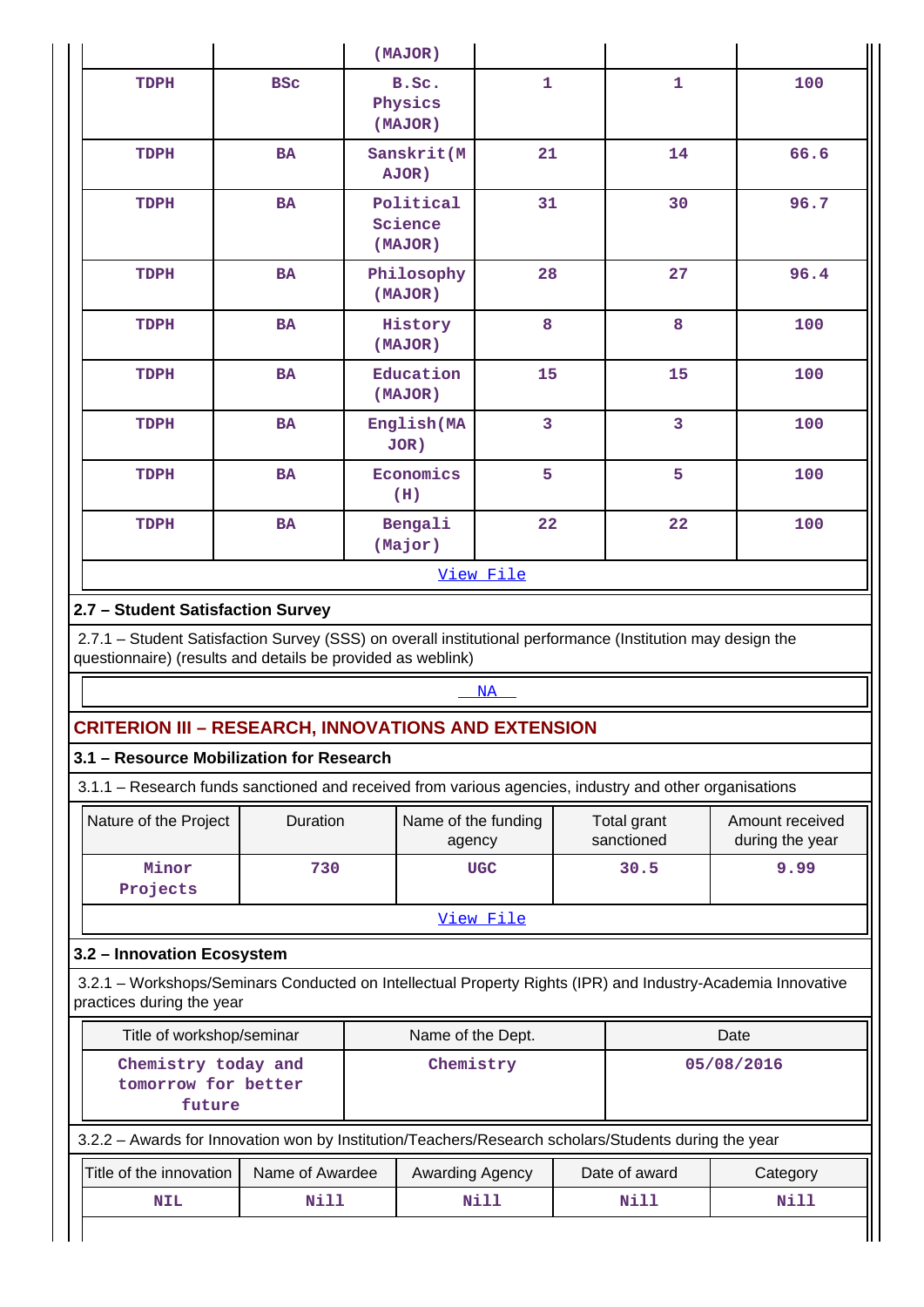| No file uploaded.                                                                                                                                          |                   |              |                  |                        |                           |                       |                        |                                                                    |                                                                                                                    |
|------------------------------------------------------------------------------------------------------------------------------------------------------------|-------------------|--------------|------------------|------------------------|---------------------------|-----------------------|------------------------|--------------------------------------------------------------------|--------------------------------------------------------------------------------------------------------------------|
| 3.2.3 – No. of Incubation centre created, start-ups incubated on campus during the year                                                                    |                   |              |                  |                        |                           |                       |                        |                                                                    |                                                                                                                    |
| Incubation<br>Center                                                                                                                                       | Name              | Sponsered By |                  |                        | Name of the<br>Start-up   |                       | Nature of Start-<br>up | Date of<br>Commencement                                            |                                                                                                                    |
| <b>NIL</b>                                                                                                                                                 |                   | <b>Nill</b>  | Nill             |                        |                           | Nill                  |                        | Nill                                                               | Nill                                                                                                               |
|                                                                                                                                                            |                   |              |                  | No file uploaded.      |                           |                       |                        |                                                                    |                                                                                                                    |
| 3.3 - Research Publications and Awards                                                                                                                     |                   |              |                  |                        |                           |                       |                        |                                                                    |                                                                                                                    |
| 3.3.1 – Incentive to the teachers who receive recognition/awards                                                                                           |                   |              |                  |                        |                           |                       |                        |                                                                    |                                                                                                                    |
|                                                                                                                                                            | <b>State</b>      |              |                  |                        | National<br>International |                       |                        |                                                                    |                                                                                                                    |
|                                                                                                                                                            | 0                 |              |                  | $\mathbf 0$            |                           |                       |                        | 0                                                                  |                                                                                                                    |
| 3.3.2 - Ph. Ds awarded during the year (applicable for PG College, Research Center)                                                                        |                   |              |                  |                        |                           |                       |                        |                                                                    |                                                                                                                    |
| Number of PhD's Awarded<br>Name of the Department                                                                                                          |                   |              |                  |                        |                           |                       |                        |                                                                    |                                                                                                                    |
|                                                                                                                                                            |                   | <b>NA</b>    |                  |                        |                           |                       |                        | Nill                                                               |                                                                                                                    |
| 3.3.3 - Research Publications in the Journals notified on UGC website during the year                                                                      |                   |              |                  |                        |                           |                       |                        |                                                                    |                                                                                                                    |
| Number of Publication<br>Average Impact Factor (if<br><b>Type</b><br>Department<br>any)                                                                    |                   |              |                  |                        |                           |                       |                        |                                                                    |                                                                                                                    |
| National                                                                                                                                                   |                   | Philosophy   |                  |                        | 1                         |                       |                        | Nill                                                               |                                                                                                                    |
| International                                                                                                                                              |                   |              | Philosophy       |                        |                           | 1                     |                        |                                                                    | Nill                                                                                                               |
| National                                                                                                                                                   |                   |              | Mathematics      |                        |                           | 1                     |                        |                                                                    | Nill                                                                                                               |
| National                                                                                                                                                   |                   |              | Bengali          |                        |                           | 1                     |                        |                                                                    | Nill                                                                                                               |
|                                                                                                                                                            |                   |              |                  | No file uploaded.      |                           |                       |                        |                                                                    |                                                                                                                    |
| 3.3.4 – Books and Chapters in edited Volumes / Books published, and papers in National/International Conference<br>Proceedings per Teacher during the year |                   |              |                  |                        |                           |                       |                        |                                                                    |                                                                                                                    |
|                                                                                                                                                            | Department        |              |                  |                        |                           |                       |                        | Number of Publication                                              |                                                                                                                    |
|                                                                                                                                                            |                   | Bengali      |                  |                        | 1                         |                       |                        |                                                                    |                                                                                                                    |
|                                                                                                                                                            |                   |              |                  | No file uploaded.      |                           |                       |                        |                                                                    |                                                                                                                    |
| Web of Science or PubMed/ Indian Citation Index                                                                                                            |                   |              |                  |                        |                           |                       |                        |                                                                    | 3.3.5 - Bibliometrics of the publications during the last Academic year based on average citation index in Scopus/ |
| Title of the<br>Paper                                                                                                                                      | Name of<br>Author |              | Title of journal | Year of<br>publication |                           | <b>Citation Index</b> |                        | Institutional<br>affiliation as<br>mentioned in<br>the publication | Number of<br>citations<br>excluding self<br>citation                                                               |
| <b>NA</b>                                                                                                                                                  | <b>Nill</b>       |              | <b>Nill</b>      |                        | Nill                      | <b>Nill</b>           |                        | Nill                                                               | Nill                                                                                                               |
|                                                                                                                                                            |                   |              |                  | No file uploaded.      |                           |                       |                        |                                                                    |                                                                                                                    |
| 3.3.6 - h-Index of the Institutional Publications during the year. (based on Scopus/ Web of science)                                                       |                   |              |                  |                        |                           |                       |                        |                                                                    |                                                                                                                    |
| Title of the<br>Paper                                                                                                                                      | Name of<br>Author |              | Title of journal | Year of<br>publication |                           | h-index               |                        | Number of<br>citations<br>excluding self<br>citation               | Institutional<br>affiliation as<br>mentioned in<br>the publication                                                 |
| <b>NA</b>                                                                                                                                                  | <b>Nill</b>       |              | <b>Nill</b>      |                        | Nill                      | <b>Nill</b>           |                        | Nill                                                               | <b>Nill</b>                                                                                                        |
|                                                                                                                                                            |                   |              |                  | No file uploaded.      |                           |                       |                        |                                                                    |                                                                                                                    |
| 3.3.7 - Faculty participation in Seminars/Conferences and Symposia during the year:                                                                        |                   |              |                  |                        |                           |                       |                        |                                                                    |                                                                                                                    |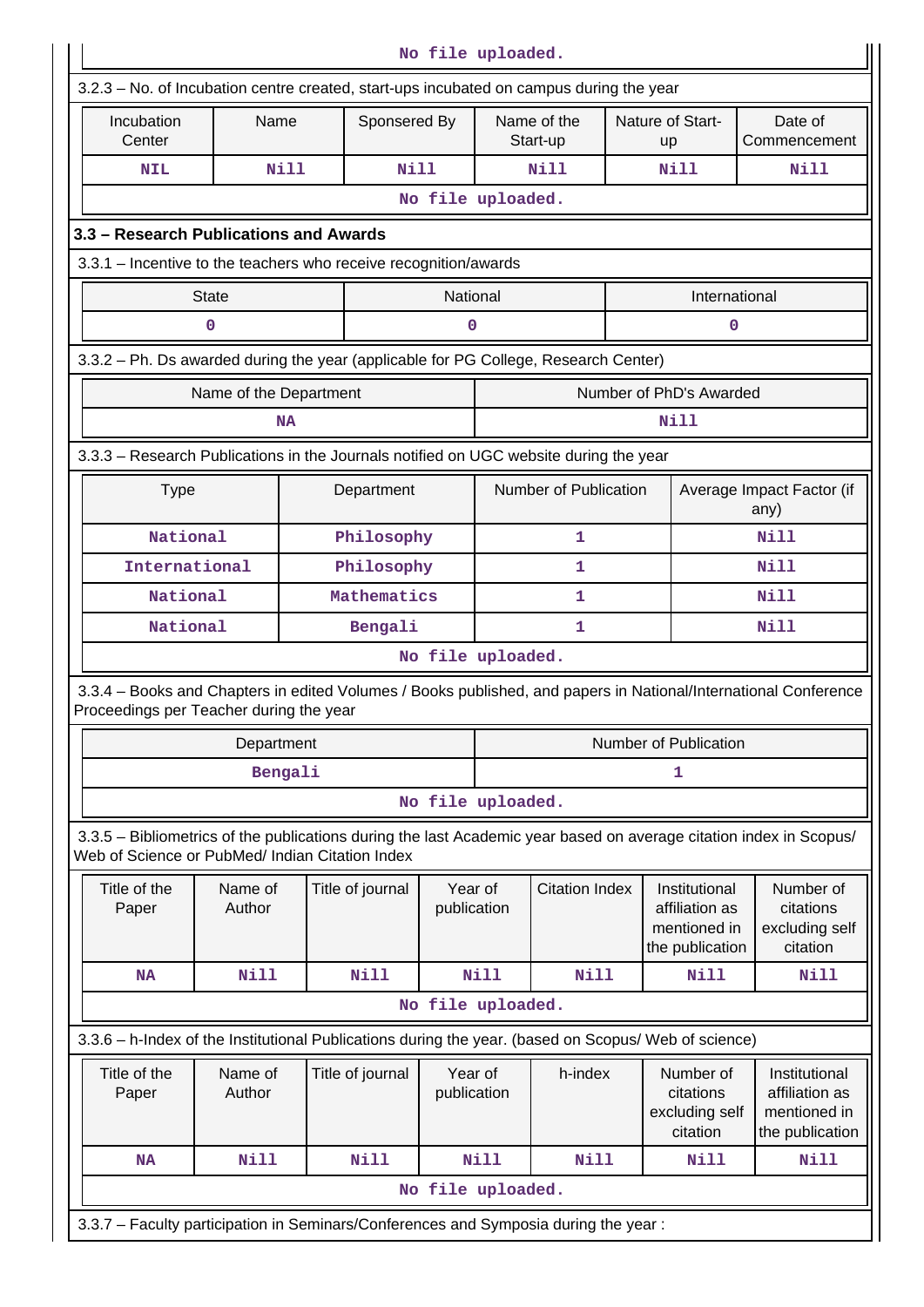| Number of Faculty                                                                                                                                                                                                  | International                                      |                   | National                                                 |                   | <b>State</b>                                            |                                                          | Local                                                   |  |
|--------------------------------------------------------------------------------------------------------------------------------------------------------------------------------------------------------------------|----------------------------------------------------|-------------------|----------------------------------------------------------|-------------------|---------------------------------------------------------|----------------------------------------------------------|---------------------------------------------------------|--|
| Attended/Semi<br>nars/Workshops                                                                                                                                                                                    | 3                                                  |                   |                                                          | $\overline{a}$    | 1                                                       |                                                          | 1                                                       |  |
| Presented<br>papers                                                                                                                                                                                                | 3                                                  |                   | 1                                                        |                   | Nill                                                    |                                                          | Nill                                                    |  |
| Resource<br>persons                                                                                                                                                                                                | <b>Nill</b>                                        |                   | <b>Nill</b><br>1                                         |                   |                                                         | 5                                                        |                                                         |  |
|                                                                                                                                                                                                                    |                                                    |                   |                                                          | No file uploaded. |                                                         |                                                          |                                                         |  |
| 3.4 - Extension Activities                                                                                                                                                                                         |                                                    |                   |                                                          |                   |                                                         |                                                          |                                                         |  |
| 3.4.1 – Number of extension and outreach programmes conducted in collaboration with industry, community and<br>Non- Government Organisations through NSS/NCC/Red cross/Youth Red Cross (YRC) etc., during the year |                                                    |                   |                                                          |                   |                                                         |                                                          |                                                         |  |
| Title of the activities                                                                                                                                                                                            | Organising unit/agency/<br>collaborating agency    |                   | Number of teachers<br>participated in such<br>activities |                   |                                                         | Number of students<br>participated in such<br>activities |                                                         |  |
| Awareness<br>programme on<br>Protection of civil<br>rights                                                                                                                                                         |                                                    | <b>NSS</b>        |                                                          |                   | 5                                                       |                                                          | 50                                                      |  |
| NSS Special Camp                                                                                                                                                                                                   |                                                    | <b>NSS</b>        |                                                          |                   | 4                                                       |                                                          | 120                                                     |  |
| <b>AIDS Awareness</b>                                                                                                                                                                                              |                                                    | <b>NSS</b>        |                                                          |                   | 7                                                       |                                                          | 60                                                      |  |
| <b>Blood Donation</b><br>Camp                                                                                                                                                                                      |                                                    | <b>NSS</b>        |                                                          |                   | 4                                                       |                                                          | 22                                                      |  |
| No file uploaded.                                                                                                                                                                                                  |                                                    |                   |                                                          |                   |                                                         |                                                          |                                                         |  |
| 3.4.2 - Awards and recognition received for extension activities from Government and other recognized bodies<br>during the year                                                                                    |                                                    |                   |                                                          |                   |                                                         |                                                          |                                                         |  |
| Name of the activity                                                                                                                                                                                               |                                                    | Award/Recognition |                                                          |                   | <b>Awarding Bodies</b>                                  |                                                          | Number of students<br><b>Benefited</b>                  |  |
| <b>NIL</b>                                                                                                                                                                                                         |                                                    | <b>Nill</b>       | <b>Nill</b>                                              |                   |                                                         | <b>Nill</b>                                              |                                                         |  |
|                                                                                                                                                                                                                    |                                                    |                   |                                                          | No file uploaded. |                                                         |                                                          |                                                         |  |
| 3.4.3 - Students participating in extension activities with Government Organisations, Non-Government<br>Organisations and programmes such as Swachh Bharat, Aids Awareness, Gender Issue, etc. during the year     |                                                    |                   |                                                          |                   |                                                         |                                                          |                                                         |  |
| Name of the scheme                                                                                                                                                                                                 | Organising unit/Agen<br>cy/collaborating<br>agency |                   | Name of the activity                                     |                   | Number of teachers<br>participated in such<br>activites |                                                          | Number of students<br>participated in such<br>activites |  |
| Sports and<br>Youth Affairs                                                                                                                                                                                        | <b>NSS</b>                                         |                   | programme on<br>Protection of<br>civil rights            | Awareness         | 5                                                       |                                                          | 50                                                      |  |
| Sports and<br>Youth Affairs                                                                                                                                                                                        | <b>NSS</b>                                         |                   | Awareness                                                | <b>AIDS</b>       | 7                                                       |                                                          | 60                                                      |  |
| Sports and<br>Youth Affairs                                                                                                                                                                                        | <b>NSS</b>                                         |                   |                                                          | Swachh Bharat     | 4                                                       |                                                          | 22                                                      |  |
|                                                                                                                                                                                                                    |                                                    |                   |                                                          | No file uploaded. |                                                         |                                                          |                                                         |  |
| 3.5 - Collaborations                                                                                                                                                                                               |                                                    |                   |                                                          |                   |                                                         |                                                          |                                                         |  |
| 3.5.1 – Number of Collaborative activities for research, faculty exchange, student exchange during the year                                                                                                        |                                                    |                   |                                                          |                   |                                                         |                                                          |                                                         |  |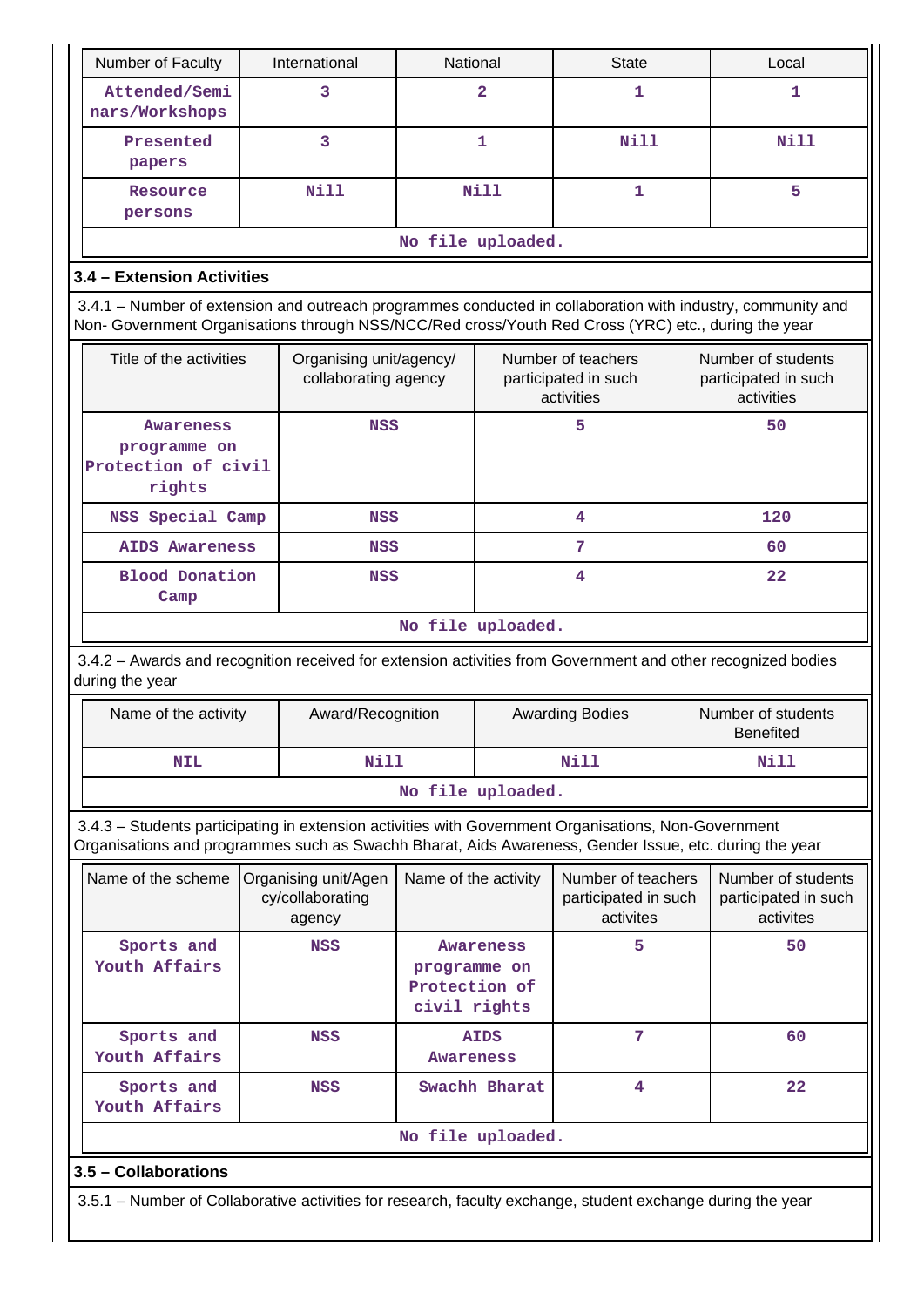| Nature of activity                                                                                                                                       |                                                                                                                                                       |                    | Participant                                 |                                                                                                   | Source of financial support |                      |                                                           | Duration                                       |                    |
|----------------------------------------------------------------------------------------------------------------------------------------------------------|-------------------------------------------------------------------------------------------------------------------------------------------------------|--------------------|---------------------------------------------|---------------------------------------------------------------------------------------------------|-----------------------------|----------------------|-----------------------------------------------------------|------------------------------------------------|--------------------|
| <b>NIL</b>                                                                                                                                               |                                                                                                                                                       |                    | Nill                                        |                                                                                                   | Nill<br>Nill                |                      |                                                           |                                                |                    |
|                                                                                                                                                          |                                                                                                                                                       |                    |                                             |                                                                                                   | No file uploaded.           |                      |                                                           |                                                |                    |
| 3.5.2 - Linkages with institutions/industries for internship, on-the- job training, project work, sharing of research<br>facilities etc. during the year |                                                                                                                                                       |                    |                                             |                                                                                                   |                             |                      |                                                           |                                                |                    |
| Nature of linkage                                                                                                                                        | Title of the<br>linkage                                                                                                                               |                    |                                             | Name of the<br>partnering<br>institution/<br>industry<br>/research lab<br>with contact<br>details |                             | <b>Duration From</b> | <b>Duration To</b>                                        |                                                | Participant        |
| <b>NIL</b>                                                                                                                                               |                                                                                                                                                       | <b>Nill</b>        | Nill                                        |                                                                                                   |                             | <b>Nill</b>          |                                                           | Nill                                           | Nill               |
|                                                                                                                                                          |                                                                                                                                                       |                    |                                             |                                                                                                   | No file uploaded.           |                      |                                                           |                                                |                    |
|                                                                                                                                                          | 3.5.3 - MoUs signed with institutions of national, international importance, other universities, industries, corporate<br>houses etc. during the year |                    |                                             |                                                                                                   |                             |                      |                                                           |                                                |                    |
| Organisation                                                                                                                                             |                                                                                                                                                       | Date of MoU signed |                                             | Purpose/Activities                                                                                |                             |                      | Number of<br>students/teachers<br>participated under MoUs |                                                |                    |
| <b>NIL</b>                                                                                                                                               |                                                                                                                                                       |                    | Nill                                        |                                                                                                   |                             | Nill                 |                                                           |                                                | <b>Nill</b>        |
|                                                                                                                                                          | No file uploaded.                                                                                                                                     |                    |                                             |                                                                                                   |                             |                      |                                                           |                                                |                    |
| <b>CRITERION IV - INFRASTRUCTURE AND LEARNING RESOURCES</b>                                                                                              |                                                                                                                                                       |                    |                                             |                                                                                                   |                             |                      |                                                           |                                                |                    |
| 4.1 - Physical Facilities                                                                                                                                |                                                                                                                                                       |                    |                                             |                                                                                                   |                             |                      |                                                           |                                                |                    |
| 4.1.1 - Budget allocation, excluding salary for infrastructure augmentation during the year                                                              |                                                                                                                                                       |                    |                                             |                                                                                                   |                             |                      |                                                           |                                                |                    |
| Budget allocated for infrastructure augmentation                                                                                                         |                                                                                                                                                       |                    |                                             |                                                                                                   |                             |                      |                                                           | Budget utilized for infrastructure development |                    |
|                                                                                                                                                          |                                                                                                                                                       | 8.87               |                                             |                                                                                                   |                             |                      |                                                           | 8.8                                            |                    |
| 4.1.2 - Details of augmentation in infrastructure facilities during the year                                                                             |                                                                                                                                                       |                    |                                             |                                                                                                   |                             |                      |                                                           |                                                |                    |
|                                                                                                                                                          | <b>Facilities</b>                                                                                                                                     |                    |                                             |                                                                                                   |                             |                      |                                                           | <b>Existing or Newly Added</b>                 |                    |
|                                                                                                                                                          |                                                                                                                                                       | Campus Area        |                                             |                                                                                                   | Existing                    |                      |                                                           |                                                |                    |
|                                                                                                                                                          | Classrooms with Wi-Fi OR LAN                                                                                                                          |                    |                                             |                                                                                                   | Existing                    |                      |                                                           |                                                |                    |
|                                                                                                                                                          |                                                                                                                                                       |                    |                                             |                                                                                                   | No file uploaded.           |                      |                                                           |                                                |                    |
| 4.2 - Library as a Learning Resource                                                                                                                     |                                                                                                                                                       |                    |                                             |                                                                                                   |                             |                      |                                                           |                                                |                    |
| 4.2.1 - Library is automated {Integrated Library Management System (ILMS)}                                                                               |                                                                                                                                                       |                    |                                             |                                                                                                   |                             |                      |                                                           |                                                |                    |
| Name of the ILMS<br>software                                                                                                                             |                                                                                                                                                       |                    | Nature of automation (fully<br>or patially) |                                                                                                   |                             | Version              |                                                           |                                                | Year of automation |
| <b>NIL</b>                                                                                                                                               |                                                                                                                                                       |                    | Nill                                        |                                                                                                   |                             | <b>Nill</b>          |                                                           |                                                | 2021               |
| 4.2.2 - Library Services                                                                                                                                 |                                                                                                                                                       |                    |                                             |                                                                                                   |                             |                      |                                                           |                                                |                    |
| Library<br>Service Type                                                                                                                                  |                                                                                                                                                       | Existing           |                                             |                                                                                                   | Newly Added                 |                      |                                                           |                                                | Total              |
| Text<br><b>Books</b>                                                                                                                                     | 29379                                                                                                                                                 |                    | <b>Nill</b>                                 |                                                                                                   | 1324                        | <b>Nill</b>          |                                                           | 30703                                          | <b>Nill</b>        |
| Reference                                                                                                                                                | 8510                                                                                                                                                  |                    | <b>Nill</b>                                 |                                                                                                   | 663                         | <b>Nill</b>          |                                                           | 9173                                           | <b>Nill</b>        |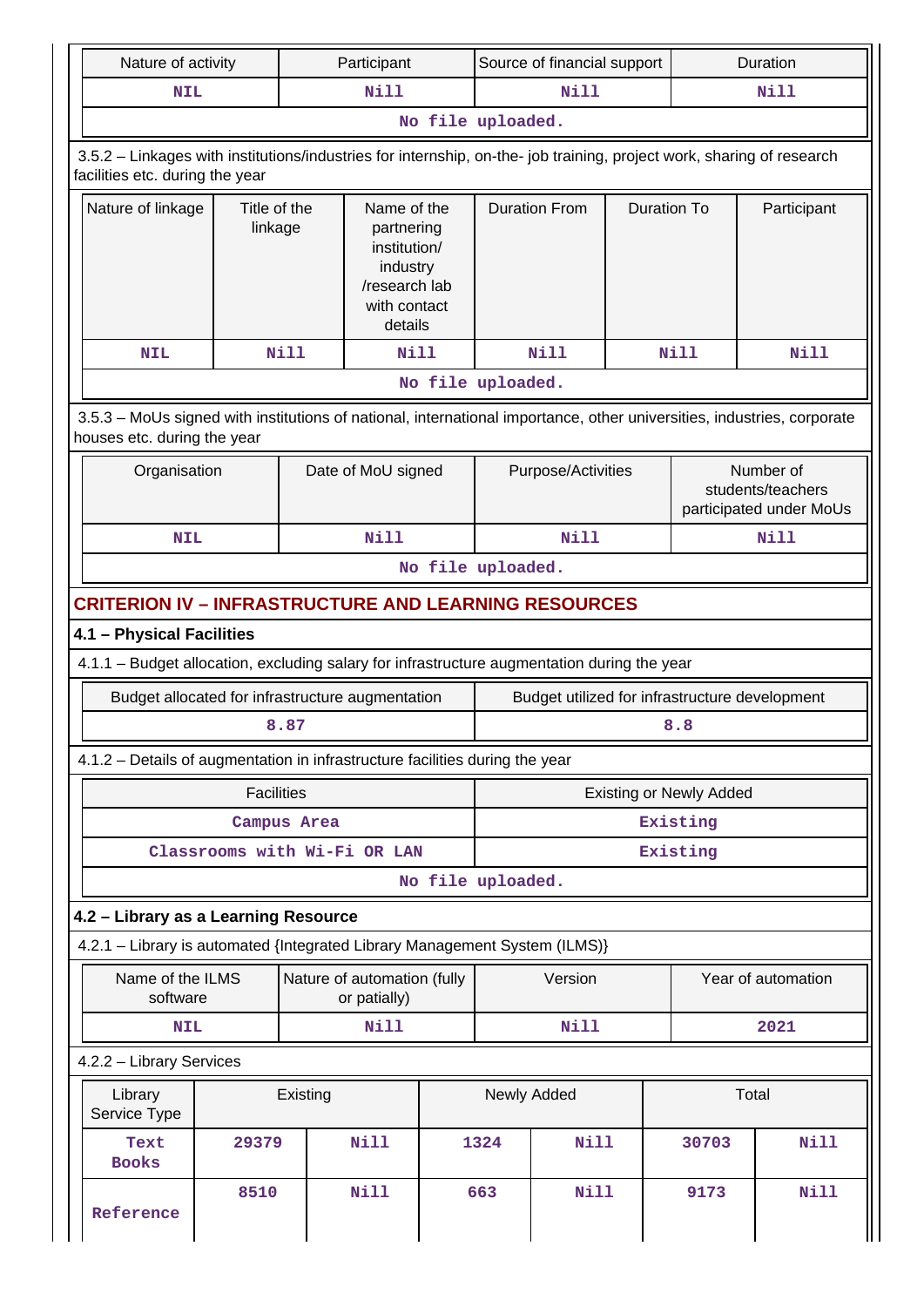| <b>Books</b>                                                                                                                                                                                                    |                                           |              |  |                                                                  |             |                   |                                                                                                                                                                                                                                                                                                                                                                                                                                                                                                                                                                                                                                                                                                                                                |               |      |                      |           |                                                   |
|-----------------------------------------------------------------------------------------------------------------------------------------------------------------------------------------------------------------|-------------------------------------------|--------------|--|------------------------------------------------------------------|-------------|-------------------|------------------------------------------------------------------------------------------------------------------------------------------------------------------------------------------------------------------------------------------------------------------------------------------------------------------------------------------------------------------------------------------------------------------------------------------------------------------------------------------------------------------------------------------------------------------------------------------------------------------------------------------------------------------------------------------------------------------------------------------------|---------------|------|----------------------|-----------|---------------------------------------------------|
| Journals                                                                                                                                                                                                        |                                           | 42           |  | Nill                                                             |             | <b>Nill</b>       | Nill                                                                                                                                                                                                                                                                                                                                                                                                                                                                                                                                                                                                                                                                                                                                           |               | 42   |                      |           | Nill                                              |
|                                                                                                                                                                                                                 |                                           |              |  |                                                                  |             | No file uploaded. |                                                                                                                                                                                                                                                                                                                                                                                                                                                                                                                                                                                                                                                                                                                                                |               |      |                      |           |                                                   |
| (Learning Management System (LMS) etc                                                                                                                                                                           |                                           |              |  |                                                                  |             |                   | 4.2.3 - E-content developed by teachers such as: e-PG- Pathshala, CEC (under e-PG- Pathshala CEC (Under<br>Graduate) SWAYAM other MOOCs platform NPTEL/NMEICT/any other Government initiatives & institutional                                                                                                                                                                                                                                                                                                                                                                                                                                                                                                                                 |               |      |                      |           |                                                   |
| Name of the Teacher<br>Name of the Module                                                                                                                                                                       |                                           |              |  |                                                                  |             |                   | Platform on which module<br>is developed                                                                                                                                                                                                                                                                                                                                                                                                                                                                                                                                                                                                                                                                                                       |               |      | Date of launching e- | content   |                                                   |
| <b>NIL</b>                                                                                                                                                                                                      |                                           |              |  | Nill                                                             |             |                   | <b>Nill</b><br><b>Nill</b>                                                                                                                                                                                                                                                                                                                                                                                                                                                                                                                                                                                                                                                                                                                     |               |      |                      |           |                                                   |
|                                                                                                                                                                                                                 |                                           |              |  |                                                                  |             | No file uploaded. |                                                                                                                                                                                                                                                                                                                                                                                                                                                                                                                                                                                                                                                                                                                                                |               |      |                      |           |                                                   |
| 4.3 - IT Infrastructure                                                                                                                                                                                         |                                           |              |  |                                                                  |             |                   |                                                                                                                                                                                                                                                                                                                                                                                                                                                                                                                                                                                                                                                                                                                                                |               |      |                      |           |                                                   |
| 4.3.1 - Technology Upgradation (overall)                                                                                                                                                                        |                                           |              |  |                                                                  |             |                   |                                                                                                                                                                                                                                                                                                                                                                                                                                                                                                                                                                                                                                                                                                                                                |               |      |                      |           |                                                   |
| Office<br><b>Total Co</b><br>Computer<br>Internet<br>Computer<br>Departme<br>Available<br><b>Type</b><br><b>Browsing</b><br><b>Bandwidt</b><br>Lab<br>Centers<br>mputers<br>centers<br>nts<br>h (MBPS/<br>GBPS) |                                           |              |  |                                                                  |             |                   |                                                                                                                                                                                                                                                                                                                                                                                                                                                                                                                                                                                                                                                                                                                                                | <b>Others</b> |      |                      |           |                                                   |
| Existin<br>g                                                                                                                                                                                                    | 43                                        | 1            |  | 1                                                                | 1           | 1                 | 1                                                                                                                                                                                                                                                                                                                                                                                                                                                                                                                                                                                                                                                                                                                                              | 1             |      | $\overline{a}$       |           | $\mathbf 0$                                       |
| Added                                                                                                                                                                                                           | $\mathbf 0$                               | $\mathbf{O}$ |  | $\mathbf 0$                                                      | $\mathbf 0$ | $\mathbf{O}$      | 1                                                                                                                                                                                                                                                                                                                                                                                                                                                                                                                                                                                                                                                                                                                                              | 4             |      | $\Omega$             |           | $\mathbf 0$                                       |
| Total                                                                                                                                                                                                           | 43                                        | 1            |  | 1                                                                | 1           | 1                 | $\mathbf{2}$                                                                                                                                                                                                                                                                                                                                                                                                                                                                                                                                                                                                                                                                                                                                   | 5             |      | $\overline{a}$       |           | $\mathbf 0$                                       |
| 4.3.2 - Bandwidth available of internet connection in the Institution (Leased line)                                                                                                                             |                                           |              |  |                                                                  |             |                   |                                                                                                                                                                                                                                                                                                                                                                                                                                                                                                                                                                                                                                                                                                                                                |               |      |                      |           |                                                   |
| 2 MBPS/ GBPS                                                                                                                                                                                                    |                                           |              |  |                                                                  |             |                   |                                                                                                                                                                                                                                                                                                                                                                                                                                                                                                                                                                                                                                                                                                                                                |               |      |                      |           |                                                   |
| 4.3.3 - Facility for e-content                                                                                                                                                                                  |                                           |              |  |                                                                  |             |                   |                                                                                                                                                                                                                                                                                                                                                                                                                                                                                                                                                                                                                                                                                                                                                |               |      |                      |           |                                                   |
| Provide the link of the videos and media centre and<br>Name of the e-content development facility<br>recording facility                                                                                         |                                           |              |  |                                                                  |             |                   |                                                                                                                                                                                                                                                                                                                                                                                                                                                                                                                                                                                                                                                                                                                                                |               |      |                      |           |                                                   |
|                                                                                                                                                                                                                 |                                           | <b>NA</b>    |  |                                                                  |             |                   |                                                                                                                                                                                                                                                                                                                                                                                                                                                                                                                                                                                                                                                                                                                                                |               | Nill |                      |           |                                                   |
| 4.4 - Maintenance of Campus Infrastructure                                                                                                                                                                      |                                           |              |  |                                                                  |             |                   |                                                                                                                                                                                                                                                                                                                                                                                                                                                                                                                                                                                                                                                                                                                                                |               |      |                      |           |                                                   |
| component, during the year                                                                                                                                                                                      |                                           |              |  |                                                                  |             |                   | 4.4.1 – Expenditure incurred on maintenance of physical facilities and academic support facilities, excluding salary                                                                                                                                                                                                                                                                                                                                                                                                                                                                                                                                                                                                                           |               |      |                      |           |                                                   |
|                                                                                                                                                                                                                 | Assigned Budget on<br>academic facilities |              |  | Expenditure incurred on<br>maintenance of academic<br>facilities |             |                   | Assigned budget on<br>physical facilities                                                                                                                                                                                                                                                                                                                                                                                                                                                                                                                                                                                                                                                                                                      |               |      |                      | facilites | Expenditure incurredon<br>maintenance of physical |
|                                                                                                                                                                                                                 | 40.3                                      |              |  | 40.3                                                             |             |                   | 40.46                                                                                                                                                                                                                                                                                                                                                                                                                                                                                                                                                                                                                                                                                                                                          |               |      |                      | 39.74     |                                                   |
| institutional Website, provide link)                                                                                                                                                                            |                                           |              |  |                                                                  |             |                   | 4.4.2 – Procedures and policies for maintaining and utilizing physical, academic and support facilities - laboratory,<br>library, sports complex, computers, classrooms etc. (maximum 500 words) (information to be available in                                                                                                                                                                                                                                                                                                                                                                                                                                                                                                               |               |      |                      |           |                                                   |
|                                                                                                                                                                                                                 |                                           |              |  |                                                                  |             |                   | First of all, the Head of the Departments of all respective departments<br>submit their requisition to the Principal regarding maintenance and upkeep for<br>infrastructure, physical and academic support facilities along with equipments<br>calibration for smooth functioning of the departmental and academic affairs.<br>Accordingly, the Development committee, Academic committee, Lower purchase<br>committee, RUSA and Tender committee wherever is necessary provide official and<br>legal proper suggestions to approve the demanding requirements. Later on the<br>Head of office issue the supply order/work order to the respective suppliers.<br>To maintain the delicate instruments properly in science departments the Head |               |      |                      |           |                                                   |

**of the departments always take the necessary initiatives for proper landing and**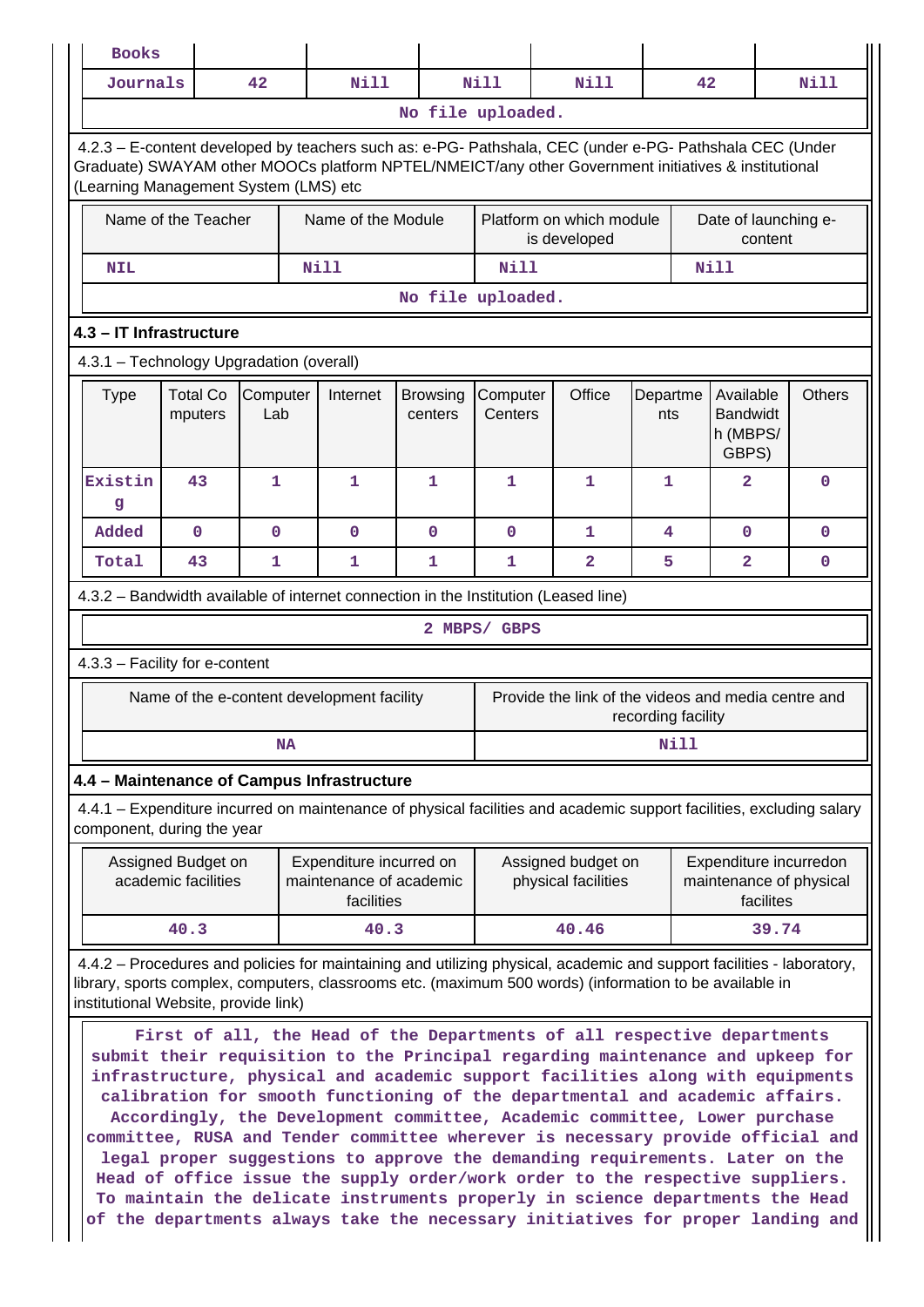|                                                                                                                                                                                                                 |                                       |             | calibrating the same.                                                |                                                                             |                                                              |                                   |  |  |
|-----------------------------------------------------------------------------------------------------------------------------------------------------------------------------------------------------------------|---------------------------------------|-------------|----------------------------------------------------------------------|-----------------------------------------------------------------------------|--------------------------------------------------------------|-----------------------------------|--|--|
|                                                                                                                                                                                                                 |                                       |             | http://www.ddmctripura.edu.in/sites/default/files/4.4.2 0.pdf        |                                                                             |                                                              |                                   |  |  |
| <b>CRITERION V - STUDENT SUPPORT AND PROGRESSION</b>                                                                                                                                                            |                                       |             |                                                                      |                                                                             |                                                              |                                   |  |  |
| 5.1 - Student Support                                                                                                                                                                                           |                                       |             |                                                                      |                                                                             |                                                              |                                   |  |  |
| 5.1.1 - Scholarships and Financial Support                                                                                                                                                                      |                                       |             |                                                                      |                                                                             |                                                              |                                   |  |  |
|                                                                                                                                                                                                                 |                                       |             | Name/Title of the scheme                                             | Number of students                                                          |                                                              | Amount in Rupees                  |  |  |
| Financial Support<br>from institution                                                                                                                                                                           |                                       |             | 0                                                                    | 0                                                                           |                                                              | 0                                 |  |  |
| Financial Support<br>from Other Sources                                                                                                                                                                         |                                       |             |                                                                      |                                                                             |                                                              |                                   |  |  |
| a) National                                                                                                                                                                                                     |                                       |             | Government of<br>Tripura Scholarship                                 | 1876                                                                        |                                                              | 6700920                           |  |  |
| b) International                                                                                                                                                                                                |                                       |             | <b>NIL</b>                                                           | Nill                                                                        |                                                              | <b>Nill</b>                       |  |  |
|                                                                                                                                                                                                                 |                                       |             |                                                                      | View File                                                                   |                                                              |                                   |  |  |
| 5.1.2 - Number of capability enhancement and development schemes such as Soft skill development, Remedial<br>coaching, Language lab, Bridge courses, Yoga, Meditation, Personal Counselling and Mentoring etc., |                                       |             |                                                                      |                                                                             |                                                              |                                   |  |  |
| Name of the capability<br>enhancement scheme                                                                                                                                                                    |                                       |             | Date of implemetation                                                | Number of students<br>enrolled                                              |                                                              | Agencies involved                 |  |  |
| <b>NIL</b>                                                                                                                                                                                                      |                                       |             | Nill                                                                 | Nill                                                                        |                                                              | <b>Nill</b>                       |  |  |
| No file uploaded.                                                                                                                                                                                               |                                       |             |                                                                      |                                                                             |                                                              |                                   |  |  |
| 5.1.3 - Students benefited by guidance for competitive examinations and career counselling offered by the<br>institution during the year                                                                        |                                       |             |                                                                      |                                                                             |                                                              |                                   |  |  |
| Year                                                                                                                                                                                                            | Name of the<br>scheme                 |             | Number of<br>benefited<br>students for<br>competitive<br>examination | Number of<br>benefited<br>students by<br>career<br>counseling<br>activities | Number of<br>students who<br>have passedin<br>the comp. exam | Number of<br>studentsp placed     |  |  |
| <b>Nill</b>                                                                                                                                                                                                     |                                       | <b>NIL</b>  | Nill                                                                 | <b>Nill</b>                                                                 | Nill                                                         | Nill                              |  |  |
|                                                                                                                                                                                                                 |                                       |             |                                                                      | No file uploaded.                                                           |                                                              |                                   |  |  |
| 5.1.4 - Institutional mechanism for transparency, timely redressal of student grievances, Prevention of sexual<br>harassment and ragging cases during the year                                                  |                                       |             |                                                                      |                                                                             |                                                              |                                   |  |  |
| Total grievances received                                                                                                                                                                                       |                                       |             | Number of grievances redressed                                       |                                                                             | redressal                                                    | Avg. number of days for grievance |  |  |
|                                                                                                                                                                                                                 | <b>Nill</b>                           |             |                                                                      | <b>Nill</b>                                                                 |                                                              | <b>Nill</b>                       |  |  |
| 5.2 - Student Progression                                                                                                                                                                                       |                                       |             |                                                                      |                                                                             |                                                              |                                   |  |  |
| 5.2.1 - Details of campus placement during the year                                                                                                                                                             |                                       |             |                                                                      |                                                                             |                                                              |                                   |  |  |
|                                                                                                                                                                                                                 | On campus                             |             |                                                                      |                                                                             | Off campus                                                   |                                   |  |  |
| Nameof<br>organizations<br>visited                                                                                                                                                                              | Number of<br>students<br>participated |             | Number of<br>stduents placed                                         | Nameof<br>organizations<br>visited                                          | Number of<br>students<br>participated                        | Number of<br>stduents placed      |  |  |
| <b>NA</b>                                                                                                                                                                                                       |                                       | <b>Nill</b> | <b>Nill</b>                                                          | Nill                                                                        | <b>Nill</b>                                                  | <b>Nill</b>                       |  |  |
|                                                                                                                                                                                                                 |                                       |             |                                                                      | No file uploaded.                                                           |                                                              |                                   |  |  |
| 5.2.2 - Student progression to higher education in percentage during the year                                                                                                                                   |                                       |             |                                                                      |                                                                             |                                                              |                                   |  |  |
|                                                                                                                                                                                                                 |                                       |             |                                                                      |                                                                             |                                                              |                                   |  |  |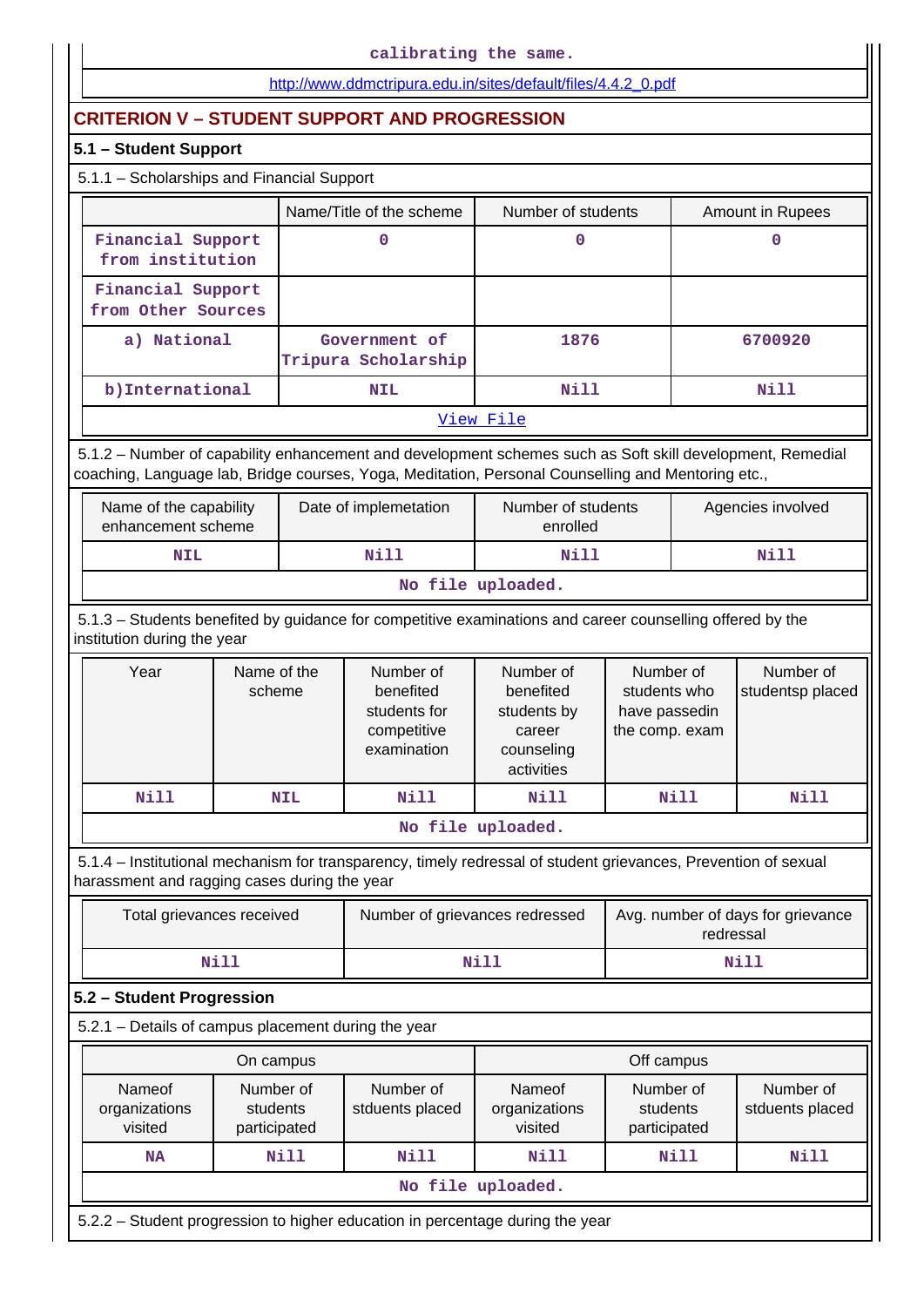| Year | Number of<br>students<br>enrolling into<br>higher education | Programme<br>graduated from | Depratment<br>graduated from | Name of<br>institution joined                                                                                      | Name of<br>programme<br>admitted to |
|------|-------------------------------------------------------------|-----------------------------|------------------------------|--------------------------------------------------------------------------------------------------------------------|-------------------------------------|
| 2017 | $\mathbf{1}$                                                | TDPH                        | Economics                    | West<br>Bengal<br>University<br>of Teacher's<br>Training<br>Education<br>Planning and<br>Administrati<br><b>on</b> | <b>BEd</b>                          |
| 2017 | $\mathbf{1}$                                                | TDPH                        | Economics                    | Tripura<br>university                                                                                              | M.A/M.Sc<br>in Economics            |
| 2017 | $\mathbf{1}$                                                | <b>TDPG</b>                 | <b>Bioscience</b><br>pass    | The west<br>Bengal<br>university<br>of teachers'<br>training,<br>education<br>planning and<br>administrati<br>on   | <b>BEd</b>                          |
| 2017 | $\mathbf{1}$                                                | <b>TDPG</b>                 | <b>Bioscience</b><br>pass    | The<br>University<br>of Burdwan                                                                                    | <b>BEd</b>                          |
| 2017 | $\mathbf{1}$                                                | <b>TDPG</b>                 | <b>BA</b> General            | Kazi<br>Nazrul Islam<br>B.ed<br>College, West<br>Bengal                                                            | <b>BEd</b>                          |
| 2017 | $\mathbf{1}$                                                | <b>TDPG</b>                 | <b>BA</b> General            | Tripura<br>university                                                                                              | M.A in<br>Political<br>science      |
| 2017 | $\mathbf{1}$                                                | <b>TDPG</b>                 | <b>BA</b> General            | The west<br>Bengal<br>university<br>of teachers'<br>training,<br>education<br>planning and<br>administrati<br>on   | <b>BEd</b>                          |
| 2017 | $\mathbf{1}$                                                | <b>TDPG</b>                 | <b>BA</b> General            | The west<br>Bengal<br>university<br>of teachers'<br>training,<br>education<br>planning and<br>administrati<br>on   | <b>BEd</b>                          |
| 2017 | $\overline{\mathbf{4}}$                                     | TDPH                        | English                      | Tripura                                                                                                            | M.A in                              |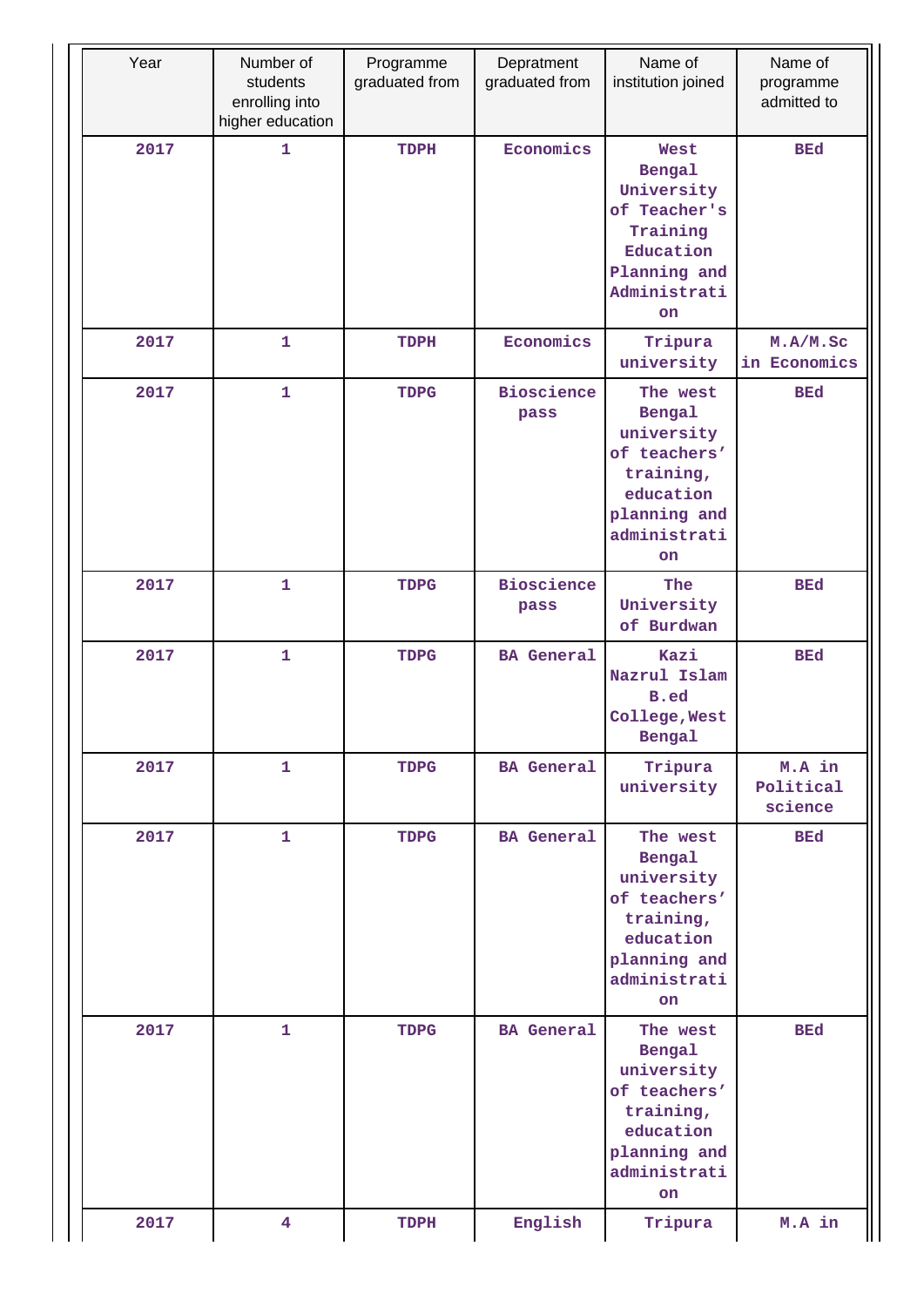|                                                                                                                                                                                |                                                                                                  |                           |                                   |                                     | university                                                                                                                                                                                                                                                                                                                                                                                                                                                                                                                                                                                                                                                                                                                                                                                                                                                                                                                                                                                                                                                                                                                                                                                                                                                                                                                                                                                                                                                                                                                                                                                                                                                                                                                                       | English                |  |  |
|--------------------------------------------------------------------------------------------------------------------------------------------------------------------------------|--------------------------------------------------------------------------------------------------|---------------------------|-----------------------------------|-------------------------------------|--------------------------------------------------------------------------------------------------------------------------------------------------------------------------------------------------------------------------------------------------------------------------------------------------------------------------------------------------------------------------------------------------------------------------------------------------------------------------------------------------------------------------------------------------------------------------------------------------------------------------------------------------------------------------------------------------------------------------------------------------------------------------------------------------------------------------------------------------------------------------------------------------------------------------------------------------------------------------------------------------------------------------------------------------------------------------------------------------------------------------------------------------------------------------------------------------------------------------------------------------------------------------------------------------------------------------------------------------------------------------------------------------------------------------------------------------------------------------------------------------------------------------------------------------------------------------------------------------------------------------------------------------------------------------------------------------------------------------------------------------|------------------------|--|--|
| 2017                                                                                                                                                                           | 1                                                                                                | <b>TDPH</b>               |                                   | English                             | <b>IGNOU</b>                                                                                                                                                                                                                                                                                                                                                                                                                                                                                                                                                                                                                                                                                                                                                                                                                                                                                                                                                                                                                                                                                                                                                                                                                                                                                                                                                                                                                                                                                                                                                                                                                                                                                                                                     | M.A in<br>English      |  |  |
|                                                                                                                                                                                |                                                                                                  |                           | View File                         |                                     |                                                                                                                                                                                                                                                                                                                                                                                                                                                                                                                                                                                                                                                                                                                                                                                                                                                                                                                                                                                                                                                                                                                                                                                                                                                                                                                                                                                                                                                                                                                                                                                                                                                                                                                                                  |                        |  |  |
|                                                                                                                                                                                | 5.2.3 - Students qualifying in state/ national/ international level examinations during the year |                           |                                   |                                     | (eg:NET/SET/SLET/GATE/GMAT/CAT/GRE/TOFEL/Civil Services/State Government Services)                                                                                                                                                                                                                                                                                                                                                                                                                                                                                                                                                                                                                                                                                                                                                                                                                                                                                                                                                                                                                                                                                                                                                                                                                                                                                                                                                                                                                                                                                                                                                                                                                                                               |                        |  |  |
|                                                                                                                                                                                | Items                                                                                            |                           |                                   |                                     | Number of students selected/ qualifying                                                                                                                                                                                                                                                                                                                                                                                                                                                                                                                                                                                                                                                                                                                                                                                                                                                                                                                                                                                                                                                                                                                                                                                                                                                                                                                                                                                                                                                                                                                                                                                                                                                                                                          |                        |  |  |
|                                                                                                                                                                                | <b>Nill</b>                                                                                      |                           |                                   |                                     | <b>Nill</b>                                                                                                                                                                                                                                                                                                                                                                                                                                                                                                                                                                                                                                                                                                                                                                                                                                                                                                                                                                                                                                                                                                                                                                                                                                                                                                                                                                                                                                                                                                                                                                                                                                                                                                                                      |                        |  |  |
|                                                                                                                                                                                |                                                                                                  |                           | No file uploaded.                 |                                     |                                                                                                                                                                                                                                                                                                                                                                                                                                                                                                                                                                                                                                                                                                                                                                                                                                                                                                                                                                                                                                                                                                                                                                                                                                                                                                                                                                                                                                                                                                                                                                                                                                                                                                                                                  |                        |  |  |
| 5.2.4 - Sports and cultural activities / competitions organised at the institution level during the year                                                                       |                                                                                                  |                           |                                   |                                     |                                                                                                                                                                                                                                                                                                                                                                                                                                                                                                                                                                                                                                                                                                                                                                                                                                                                                                                                                                                                                                                                                                                                                                                                                                                                                                                                                                                                                                                                                                                                                                                                                                                                                                                                                  |                        |  |  |
| Activity<br>Level<br>Number of Participants                                                                                                                                    |                                                                                                  |                           |                                   |                                     |                                                                                                                                                                                                                                                                                                                                                                                                                                                                                                                                                                                                                                                                                                                                                                                                                                                                                                                                                                                                                                                                                                                                                                                                                                                                                                                                                                                                                                                                                                                                                                                                                                                                                                                                                  |                        |  |  |
| Annual Sports<br>College<br>87                                                                                                                                                 |                                                                                                  |                           |                                   |                                     |                                                                                                                                                                                                                                                                                                                                                                                                                                                                                                                                                                                                                                                                                                                                                                                                                                                                                                                                                                                                                                                                                                                                                                                                                                                                                                                                                                                                                                                                                                                                                                                                                                                                                                                                                  |                        |  |  |
| No file uploaded.                                                                                                                                                              |                                                                                                  |                           |                                   |                                     |                                                                                                                                                                                                                                                                                                                                                                                                                                                                                                                                                                                                                                                                                                                                                                                                                                                                                                                                                                                                                                                                                                                                                                                                                                                                                                                                                                                                                                                                                                                                                                                                                                                                                                                                                  |                        |  |  |
| 5.3 - Student Participation and Activities                                                                                                                                     |                                                                                                  |                           |                                   |                                     |                                                                                                                                                                                                                                                                                                                                                                                                                                                                                                                                                                                                                                                                                                                                                                                                                                                                                                                                                                                                                                                                                                                                                                                                                                                                                                                                                                                                                                                                                                                                                                                                                                                                                                                                                  |                        |  |  |
| 5.3.1 - Number of awards/medals for outstanding performance in sports/cultural activities at national/international<br>level (award for a team event should be counted as one) |                                                                                                  |                           |                                   |                                     |                                                                                                                                                                                                                                                                                                                                                                                                                                                                                                                                                                                                                                                                                                                                                                                                                                                                                                                                                                                                                                                                                                                                                                                                                                                                                                                                                                                                                                                                                                                                                                                                                                                                                                                                                  |                        |  |  |
| Year                                                                                                                                                                           | Name of the<br>award/medal                                                                       | National/<br>Internaional | Number of<br>awards for<br>Sports | Number of<br>awards for<br>Cultural | Student ID<br>number                                                                                                                                                                                                                                                                                                                                                                                                                                                                                                                                                                                                                                                                                                                                                                                                                                                                                                                                                                                                                                                                                                                                                                                                                                                                                                                                                                                                                                                                                                                                                                                                                                                                                                                             | Name of the<br>student |  |  |
| 2017                                                                                                                                                                           | Inter<br>University<br>Volleyball<br>Tournament                                                  | National                  | 1                                 | <b>Nill</b>                         | 15/656                                                                                                                                                                                                                                                                                                                                                                                                                                                                                                                                                                                                                                                                                                                                                                                                                                                                                                                                                                                                                                                                                                                                                                                                                                                                                                                                                                                                                                                                                                                                                                                                                                                                                                                                           | Rahul<br>Debnath       |  |  |
| No file uploaded.                                                                                                                                                              |                                                                                                  |                           |                                   |                                     |                                                                                                                                                                                                                                                                                                                                                                                                                                                                                                                                                                                                                                                                                                                                                                                                                                                                                                                                                                                                                                                                                                                                                                                                                                                                                                                                                                                                                                                                                                                                                                                                                                                                                                                                                  |                        |  |  |
|                                                                                                                                                                                | the institution (maximum 500 words)                                                              |                           |                                   |                                     | 5.3.2 – Activity of Student Council & representation of students on academic & administrative bodies/committees of                                                                                                                                                                                                                                                                                                                                                                                                                                                                                                                                                                                                                                                                                                                                                                                                                                                                                                                                                                                                                                                                                                                                                                                                                                                                                                                                                                                                                                                                                                                                                                                                                               |                        |  |  |
|                                                                                                                                                                                | Republic Day celebration, Freshers' Day celebration, Kokborok Day, Sarawati                      |                           |                                   |                                     | The college has a well organized means of engaging the students in various<br>administrative, co-curricular and extracurricular activities of the college. 1.<br>Administrative Activities: • The college students take part in various<br>administrative activities of the college. With the semester system being<br>introduced in the college, new students come for admission in the month of June-<br>July. During this time the student volunteers from the student's council help<br>in maintaining discipline in the college and aid the applicants in filling up<br>the admission forms and admission process. . The college has a well structured<br>elected body of Students' Union Council which is held as per the guidelines of<br>the Directorate of Higher Education, Government of Tripura. The students take<br>part in the election process and help in successful conduction of the election<br>of the SUC. The students, through the students' union council take part in<br>various activities of the college. 2. Co-curricular and Extracurricular<br>Activities . The college students are encourage to take part in various Co-<br>curricular and Extracurricular activities. The college has a well established<br>NSS cell. Several students take part as volunteers of the NSS in the college.<br>The NSS volunteers organized NSS Week every year where several activities are<br>taken up like cleaning drive, books distribution and food distribution to the<br>needy of the society in and around the college. • The college students also<br>take part in various cultural activities of the college. The students actively<br>participates during the celebration of national festivals, Independence Day and |                        |  |  |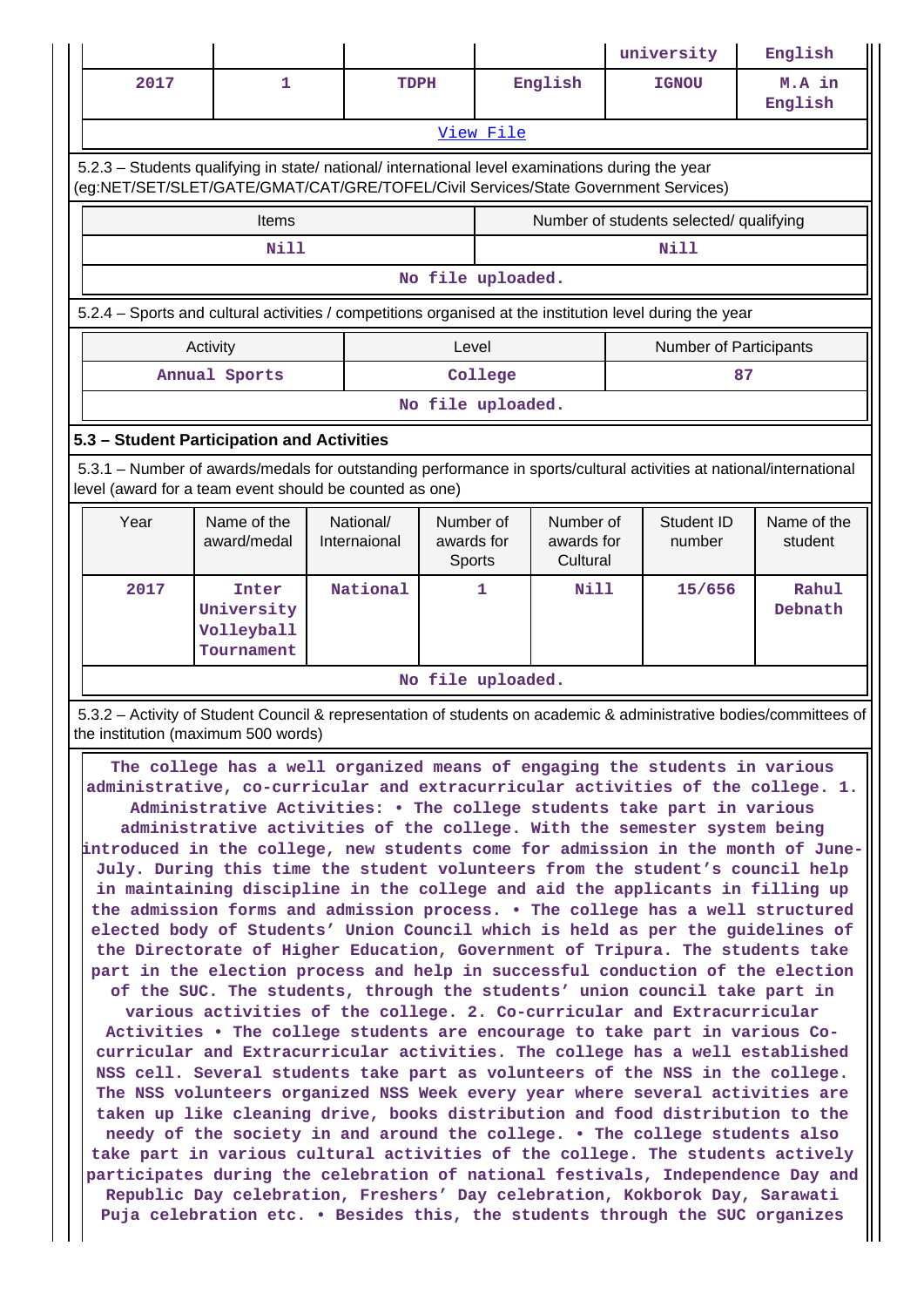#### **5.4 – Alumni Engagement**

5.4.1 – Whether the institution has registered Alumni Association?

 **No**

5.4.2 – No. of enrolled Alumni:

5.4.3 – Alumni contribution during the year (in Rupees) :

**0**

**0**

5.4.4 – Meetings/activities organized by Alumni Association :

**0**

### **CRITERION VI – GOVERNANCE, LEADERSHIP AND MANAGEMENT**

#### **6.1 – Institutional Vision and Leadership**

 6.1.1 – Mention two practices of decentralization and participative management during the last year (maximum 500 words)

 **Directorate of Higher Education (DHE), Govt. of Tripura, delegates principal/principal i/c of the college regarding internal academic and operational decisions based on the policies of the DHE. Principal formulate the Teachers Council at the beginning of every year, and decides the working procedure in consultation with Teachers Council based on the vision, mission and goal of the college. Also various committees, viz. Academic Committee, Examination Committee, Development Committee, Discipline Committee, Games Sports Committee, Anti Ragging Committee, NSS cell, Magazine and Social entertainment Committee, Grievance Redress Cell, Career and Counselling Cell, Lower Purchase Committee, IQAC cell, RUSA committee, Library Committee etc., are constituted by the principal/principal i/c giving representation to the faculty members for the smooth functioning of the academic and administrative matters of the college. Students are also given due representation in IQAC and play an active role extracurricular activities like Saraswati Puja, Annual Sports and various activities of NSS etc. Nonteaching staff are given their due representation in various committees and activities of the institution. College promotes participative management by involving all stockholder of the education, viz. Teaching staff, Nonteaching staff, Students, Parents, Aluminise, local peoples representatives etc. for the overall development of the college. Teaching staff, coordinators/convener/programme officer, of various committees/cells share their views regarding effective implementation of various curricular and cocurricular and extracurricular activities during the year. Non teaching staff are involved in day to day support service for students and faculties. Students contributes through their presence and active participation in various developmental activities of the college and by their feedback. Thus, the institute encourages teachers, students, parents, employers, alumni, staff, to share their ideas, opinions, suggestions through proper channels i.e through parent teacher meet, alumni meet, class teachers meetings, student feedback system, and through other various committee meetings. The inputs received from various stakeholders of the institute are reviewed and taken in to consideration based on the merit and conducive to the vision, mission and goal of the college.**

6.1.2 – Does the institution have a Management Information System (MIS)?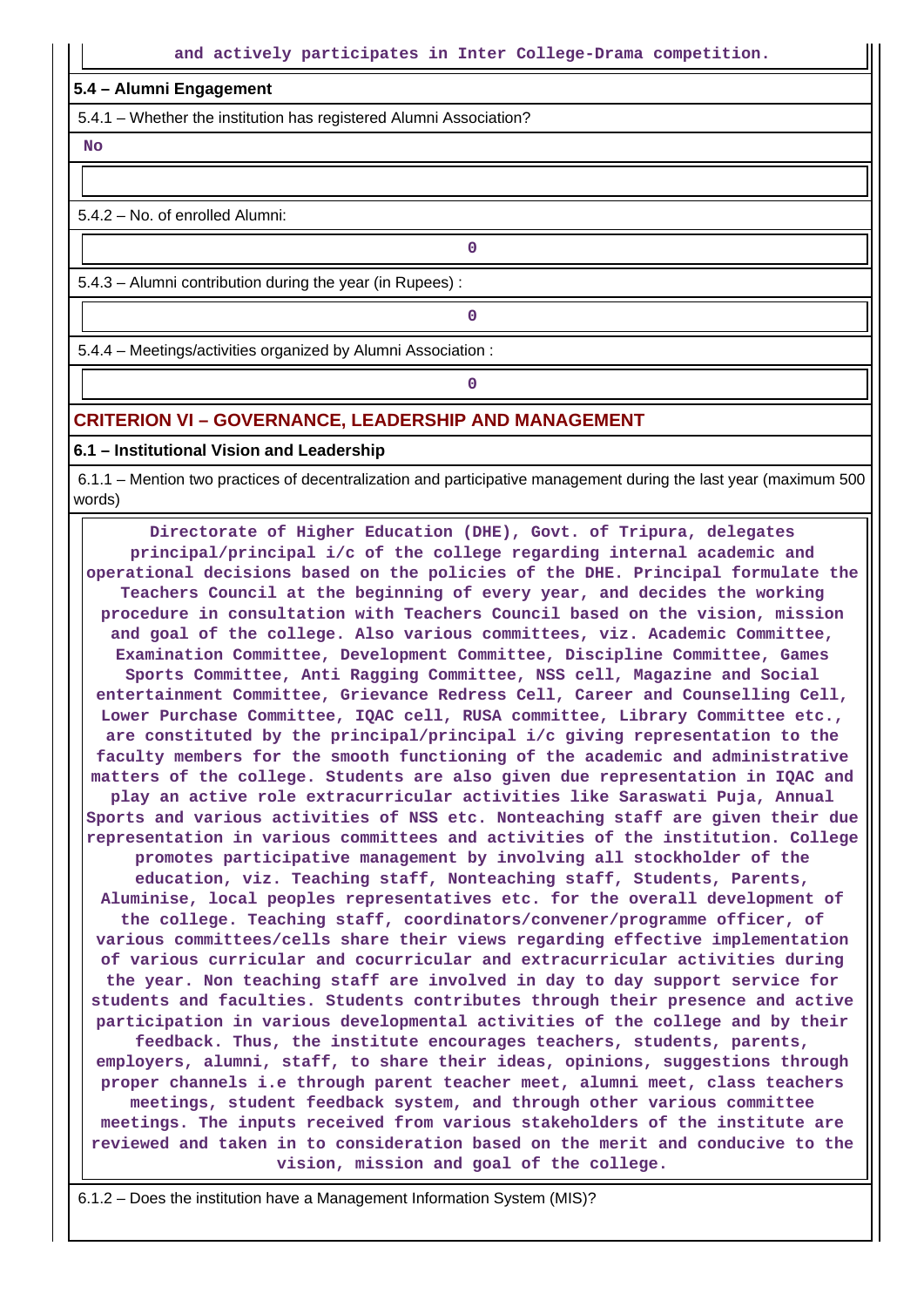| Partial                                                                                                               |                                                                                                                                                                                                                                                                                                                                                                                                                                                                                                                                                                                                                                                                                                                                                                                                                                                                                                                                                                                                                                                                                                                                                                                                                                             |
|-----------------------------------------------------------------------------------------------------------------------|---------------------------------------------------------------------------------------------------------------------------------------------------------------------------------------------------------------------------------------------------------------------------------------------------------------------------------------------------------------------------------------------------------------------------------------------------------------------------------------------------------------------------------------------------------------------------------------------------------------------------------------------------------------------------------------------------------------------------------------------------------------------------------------------------------------------------------------------------------------------------------------------------------------------------------------------------------------------------------------------------------------------------------------------------------------------------------------------------------------------------------------------------------------------------------------------------------------------------------------------|
| 6.2 - Strategy Development and Deployment                                                                             |                                                                                                                                                                                                                                                                                                                                                                                                                                                                                                                                                                                                                                                                                                                                                                                                                                                                                                                                                                                                                                                                                                                                                                                                                                             |
| 6.2.1 – Quality improvement strategies adopted by the institution for each of the following (with in 100 words each): |                                                                                                                                                                                                                                                                                                                                                                                                                                                                                                                                                                                                                                                                                                                                                                                                                                                                                                                                                                                                                                                                                                                                                                                                                                             |
| <b>Strategy Type</b>                                                                                                  | <b>Details</b>                                                                                                                                                                                                                                                                                                                                                                                                                                                                                                                                                                                                                                                                                                                                                                                                                                                                                                                                                                                                                                                                                                                                                                                                                              |
| Human Resource Management                                                                                             | For the management of the students'<br>affair, the College has a Students'<br>Union which is elected annually as per<br>the Department of Higher Education of<br>State Government directives. For<br>overall management, the College has a<br>Core Committee as well as IQAC monitors<br>the aspects in the academic and<br>administrative arena. The College has a<br>Teachers' Council with different<br>academic as well as administrative sub-<br>committees coordinates curricular, co-<br>curricular and extension activities.<br>Find people with strong co-curricular/<br>extra-curricular skills and encourage<br>them to organise sports/ social<br>cultural events etc. Identify people<br>with leadership skills and groom them<br>with administrative responsibilities.<br>IQAC encouraged faculties to<br>participate in the orientation and<br>refresher courses. They were also<br>encouraged to participate in different<br>international/national<br>seminars/workshops. They were also<br>encouraged to get training on internet<br>and computers according to their<br>requirement. Teachers were also<br>encouraged to participate in different<br>short term training programmes to<br>improve their skill/knowledge. |
| Curriculum Development                                                                                                | As our college is a affiliated<br>college to Tripura University,<br>therefore we do not have scope to<br>develop our curriculum independently<br>but our faculties are part of<br>curriculum development activity of the<br>university.                                                                                                                                                                                                                                                                                                                                                                                                                                                                                                                                                                                                                                                                                                                                                                                                                                                                                                                                                                                                     |
| Teaching and Learning<br>Examination and Evaluation                                                                   | Effective implementation of teaching-<br>learning plan for class wise syllabus<br>distribution, extra/tutorial class<br>arrangements, conducting quiz/ debate/<br>small group discussion, class room<br>interaction between teacher-student<br>student-student are followed. Project-<br>based learning is carried out by all<br>science departments. Educational tour<br>is carried out by Life Science<br>Departments.<br>The College follows the                                                                                                                                                                                                                                                                                                                                                                                                                                                                                                                                                                                                                                                                                                                                                                                         |
|                                                                                                                       |                                                                                                                                                                                                                                                                                                                                                                                                                                                                                                                                                                                                                                                                                                                                                                                                                                                                                                                                                                                                                                                                                                                                                                                                                                             |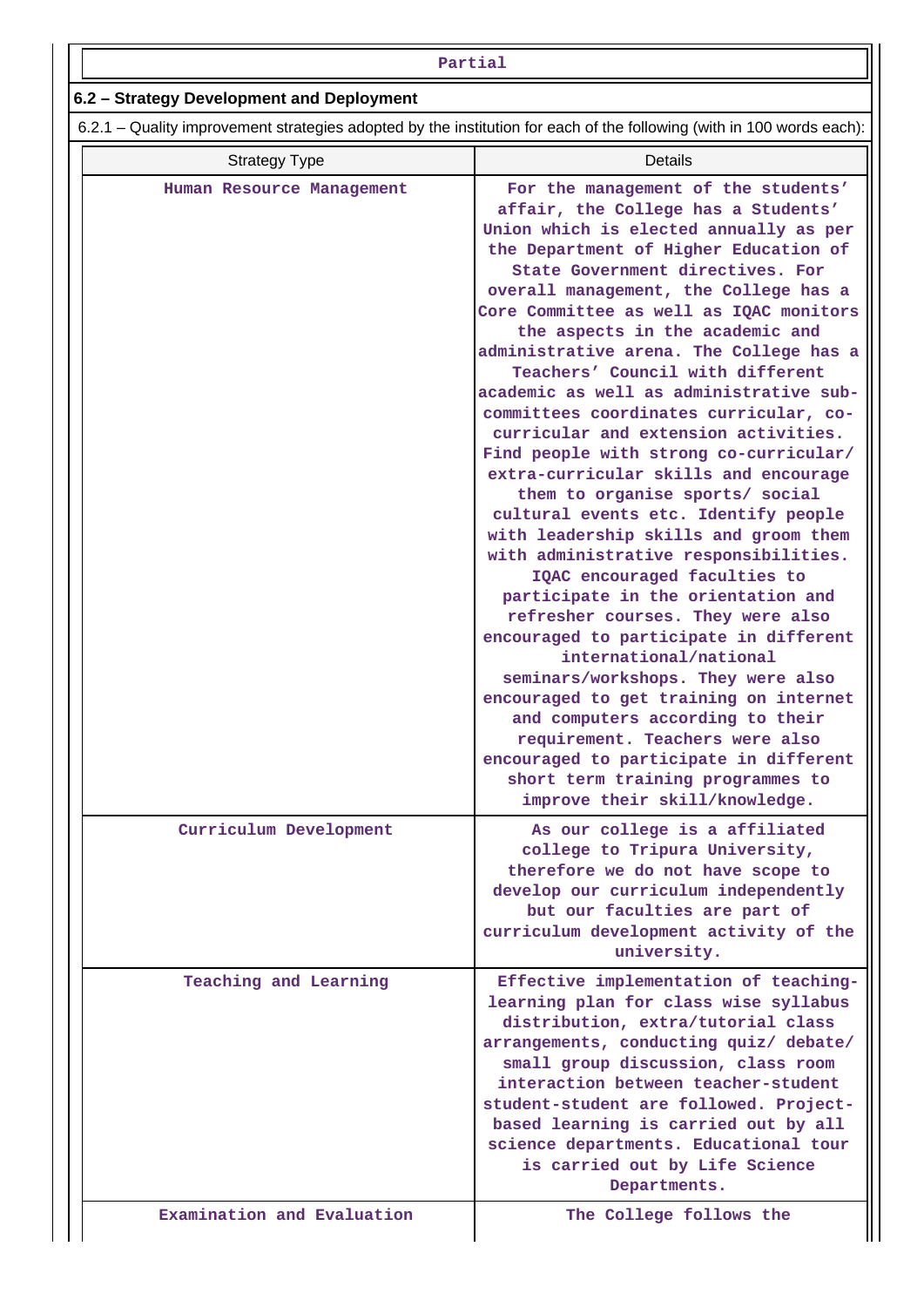|                                                               | examination/evaluation methods<br>introduced by the affiliating<br>University. Following strategies have<br>been adopted: Class tests are conducted<br>as per University Guidelines and are<br>included in the Academic Calendar. The<br>evaluated answer scripts of the class<br>tests are shown to the students<br>individually, for their improvement.<br>Results of class tests are kept as<br>records for future reference.                                                                                                                                                                                                                                                                                                                                                                                                                                                                                                                                                                   |
|---------------------------------------------------------------|----------------------------------------------------------------------------------------------------------------------------------------------------------------------------------------------------------------------------------------------------------------------------------------------------------------------------------------------------------------------------------------------------------------------------------------------------------------------------------------------------------------------------------------------------------------------------------------------------------------------------------------------------------------------------------------------------------------------------------------------------------------------------------------------------------------------------------------------------------------------------------------------------------------------------------------------------------------------------------------------------|
| Research and Development                                      | Provided infrastructural support such<br>as library and laboratory, space for<br>carrying out research work etc.<br>Computer facility is provided in<br>different segments of the College.<br>Institutional support from the College<br>authority is provided for smooth<br>progress of research projects: autonomy<br>to Principal Investigator for running<br>the research projects, release of funds<br>to the Principal Investigator as per<br>instructions of funding agency.<br>Teachers are encouraged to apply for<br>research grant. On duty leave granted<br>to the faculty members for attending<br>professional Seminars, Conferences, and<br>Workshops etc. Teachers are encouraged<br>to take part in workshops/ seminars/<br>conferences and also motivated for<br>research publications. During the year,<br>04 research papers were published in<br>the peer-reviewed national/<br>international journals by the faculty.<br>1 edited book were also published by<br>the faculty. |
| Library, ICT and Physical<br>Infrastructure / Instrumentation | The Library Advisory Committee<br>regularly meets for maintenance of the<br>Library and its other resources. The<br>Centralized Library of the college has<br>30703 text books, 9173 reference books.<br>Water purifier is provided for pure<br>drinking water. New desks and benches<br>are instrumented in the classrooms.                                                                                                                                                                                                                                                                                                                                                                                                                                                                                                                                                                                                                                                                       |

6.2.2 – Implementation of e-governance in areas of operations:

| E-governace area         | Details                                                                                                                                                                                                                                                                                                              |
|--------------------------|----------------------------------------------------------------------------------------------------------------------------------------------------------------------------------------------------------------------------------------------------------------------------------------------------------------------|
| Planning and Development | There is a Planning and Development<br>Committee with members from faculty to<br>assist with the planning and execution<br>of extension of the college, planning<br>for infrastructure. The Committee<br>discusses financial matters regarding<br>grants received, needs of departments<br>so as to plan and budget. |
| Administration           | The college tries its best to keep in                                                                                                                                                                                                                                                                                |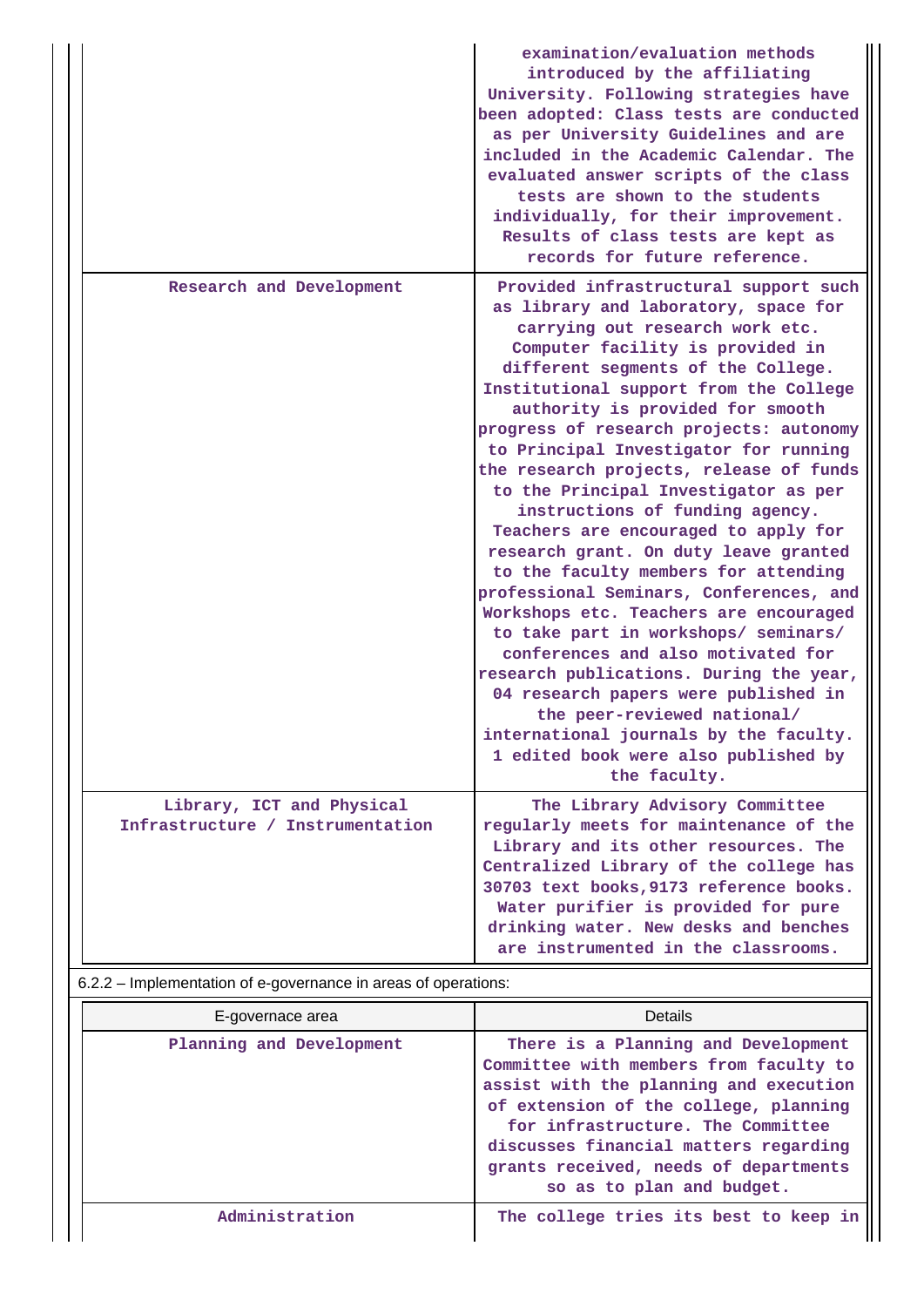|  |                               | touch with latest tools to function the<br>administration in a systematic way. The<br>college has a partial Management<br>Information System. The college website<br>displays notices before admission, and<br>reports of recent events, photos of<br>various programmes organised in the<br>college by the students and teachers.<br>Most of the Accounts documentation is<br>digitally maintained, student<br>information likewise. The College is<br>equipped with Biometric attendance for<br>teaching and nonteaching staff.                                                          |
|--|-------------------------------|--------------------------------------------------------------------------------------------------------------------------------------------------------------------------------------------------------------------------------------------------------------------------------------------------------------------------------------------------------------------------------------------------------------------------------------------------------------------------------------------------------------------------------------------------------------------------------------------|
|  | Finance and Accounts          | The college keeps the records of<br>finance and accounts in computers for<br>transparent functioning of Finance and<br>Accounts department of the college.<br>This helps to increase the efficiency<br>of staff towards the transparency in<br>financial transactions. The college<br>conducts regular audit of annual books<br>of accounts. The administrative office<br>keeps the all financial records<br>separately as per the events and<br>transactions made for. The<br>administrative office maintains the<br>Books of Accounts properly which helps<br>in the auditing procedure. |
|  | Student Admission and Support | The college has a separate admission<br>committee which looks after the<br>admission process of the college as per<br>the norms of DHE. The College uses<br>software for the admission purpose to<br>timely publish the merit list of the<br>applicants. Provisions of Help Desks<br>are made to assist the applicants in<br>filling up the admission forms and<br>submitting the requisite fees.                                                                                                                                                                                          |
|  | Examination                   | The College has the separate<br>Examination Sub Committee well equipped<br>with ICT tools necessary for<br>examination purpose. As per the<br>requirement of Examination all the<br>necessary equipments are provided by<br>the college such as Separate Desktop<br>and Internet Facility. Sessional<br>Examinations are conducted by the<br>Examination Sub Committee. Internal<br>marks of Sessional Examinations are<br>timely entered and submitted to the<br>University portal by respective<br>departments.                                                                          |

## **6.3 – Faculty Empowerment Strategies**

 6.3.1 – Teachers provided with financial support to attend conferences / workshops and towards membership fee of professional bodies during the year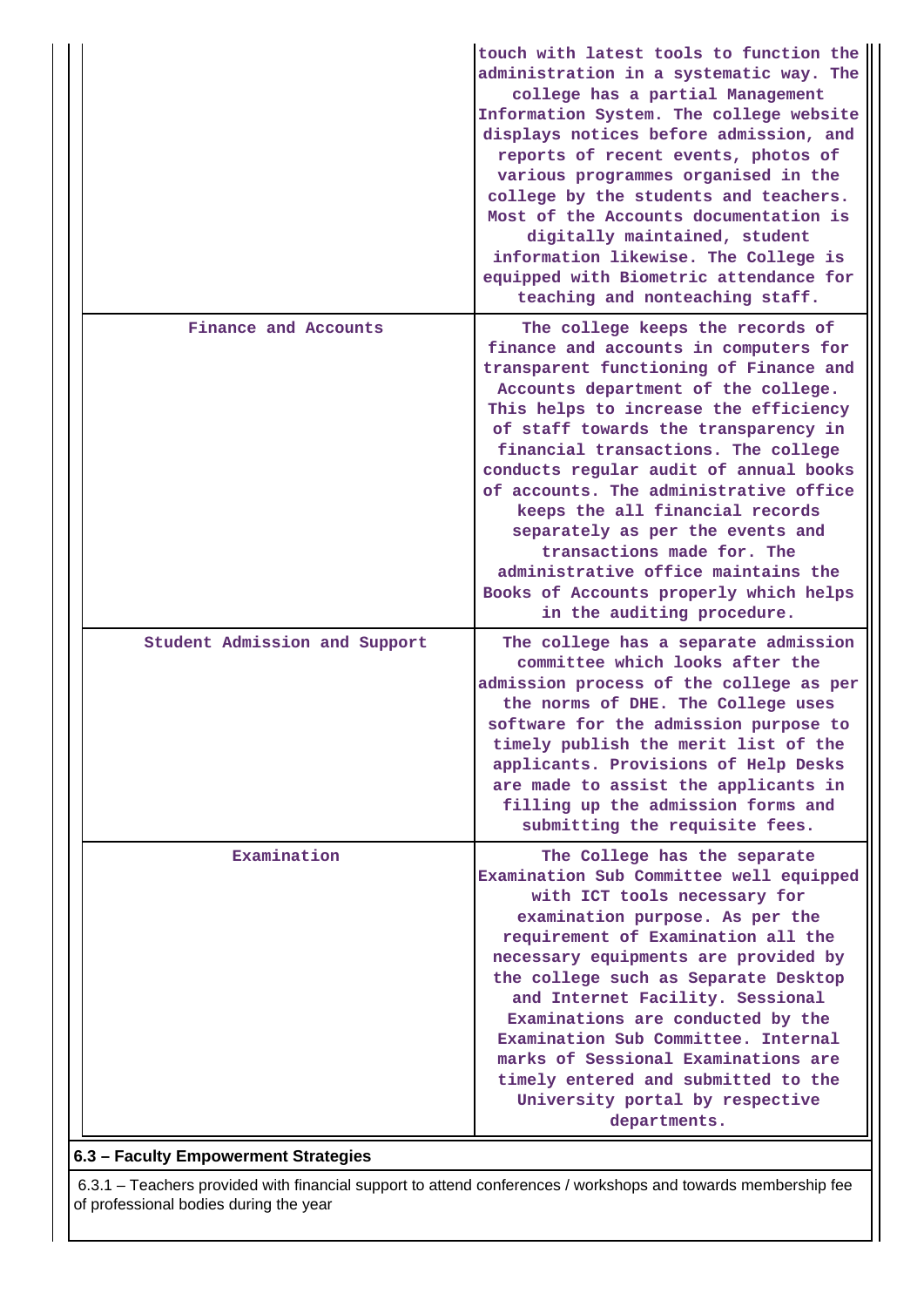| Year                                                                                                                                                                                                                                                                                                                                                                                         |                                                                                             |            | Name of Teacher                                                                                   |                     | Name of conference/<br>workshop attended<br>for which financial<br>support provided |                   |                                            | Name of the<br>professional body for<br>which membership<br>fee is provided |                  | Amount of support                                    |                  |  |
|----------------------------------------------------------------------------------------------------------------------------------------------------------------------------------------------------------------------------------------------------------------------------------------------------------------------------------------------------------------------------------------------|---------------------------------------------------------------------------------------------|------------|---------------------------------------------------------------------------------------------------|---------------------|-------------------------------------------------------------------------------------|-------------------|--------------------------------------------|-----------------------------------------------------------------------------|------------------|------------------------------------------------------|------------------|--|
| <b>Nill</b>                                                                                                                                                                                                                                                                                                                                                                                  | <b>NIL</b>                                                                                  |            |                                                                                                   | Nill                |                                                                                     |                   | <b>Nill</b>                                |                                                                             | <b>Nill</b>      |                                                      |                  |  |
|                                                                                                                                                                                                                                                                                                                                                                                              |                                                                                             |            |                                                                                                   |                     |                                                                                     | No file uploaded. |                                            |                                                                             |                  |                                                      |                  |  |
| 6.3.2 - Number of professional development / administrative training programmes organized by the College for<br>teaching and non teaching staff during the year                                                                                                                                                                                                                              |                                                                                             |            |                                                                                                   |                     |                                                                                     |                   |                                            |                                                                             |                  |                                                      |                  |  |
| Year                                                                                                                                                                                                                                                                                                                                                                                         | Title of the<br>professional<br>development<br>programme<br>organised for<br>teaching staff |            | Title of the<br>administrative<br>training<br>programme<br>organised for<br>non-teaching<br>staff |                     |                                                                                     | From date         |                                            | To Date<br>Number of<br>participants<br>(Teaching<br>staff)                 |                  | Number of<br>participants<br>(non-teaching<br>staff) |                  |  |
| Nill                                                                                                                                                                                                                                                                                                                                                                                         |                                                                                             | <b>NIL</b> |                                                                                                   | <b>Nill</b>         |                                                                                     | <b>Nill</b>       | <b>Nill</b>                                |                                                                             | Nill             |                                                      | <b>Nill</b>      |  |
|                                                                                                                                                                                                                                                                                                                                                                                              |                                                                                             |            |                                                                                                   |                     | No file uploaded.                                                                   |                   |                                            |                                                                             |                  |                                                      |                  |  |
| 6.3.3 - No. of teachers attending professional development programmes, viz., Orientation Programme, Refresher<br>Course, Short Term Course, Faculty Development Programmes during the year                                                                                                                                                                                                   |                                                                                             |            |                                                                                                   |                     |                                                                                     |                   |                                            |                                                                             |                  |                                                      |                  |  |
|                                                                                                                                                                                                                                                                                                                                                                                              | Title of the<br>professional<br>development<br>programme                                    |            | Number of teachers<br>who attended                                                                |                     | From Date                                                                           |                   |                                            | To date                                                                     |                  | Duration                                             |                  |  |
|                                                                                                                                                                                                                                                                                                                                                                                              | Special<br>Summer School<br>Programme<br>Refresher<br>Course                                |            | 1                                                                                                 |                     | 20/05/2017                                                                          |                   |                                            | 09/06/2017                                                                  |                  | 21                                                   |                  |  |
|                                                                                                                                                                                                                                                                                                                                                                                              |                                                                                             |            | 1                                                                                                 |                     | 02/05/2017                                                                          |                   |                                            | 16/05/2017                                                                  |                  | 14                                                   |                  |  |
|                                                                                                                                                                                                                                                                                                                                                                                              | Orientation<br>1<br>Programme                                                               |            |                                                                                                   |                     | 08/08/2016                                                                          |                   |                                            |                                                                             | 04/09/2016<br>28 |                                                      |                  |  |
|                                                                                                                                                                                                                                                                                                                                                                                              |                                                                                             |            |                                                                                                   |                     | No file uploaded.                                                                   |                   |                                            |                                                                             |                  |                                                      |                  |  |
| 6.3.4 – Faculty and Staff recruitment (no. for permanent recruitment):                                                                                                                                                                                                                                                                                                                       |                                                                                             |            |                                                                                                   |                     |                                                                                     |                   |                                            |                                                                             |                  |                                                      |                  |  |
|                                                                                                                                                                                                                                                                                                                                                                                              |                                                                                             | Teaching   |                                                                                                   |                     |                                                                                     |                   |                                            |                                                                             | Non-teaching     |                                                      |                  |  |
|                                                                                                                                                                                                                                                                                                                                                                                              | Permanent                                                                                   |            |                                                                                                   | <b>Full Time</b>    |                                                                                     |                   |                                            | Permanent                                                                   |                  |                                                      | <b>Full Time</b> |  |
|                                                                                                                                                                                                                                                                                                                                                                                              | <b>Nill</b>                                                                                 |            | <b>Nill</b>                                                                                       |                     | Nill                                                                                |                   |                                            | Nill                                                                        |                  |                                                      |                  |  |
| 6.3.5 - Welfare schemes for                                                                                                                                                                                                                                                                                                                                                                  |                                                                                             |            |                                                                                                   |                     |                                                                                     |                   |                                            |                                                                             |                  |                                                      |                  |  |
|                                                                                                                                                                                                                                                                                                                                                                                              | Teaching                                                                                    |            |                                                                                                   |                     |                                                                                     | Non-teaching      |                                            |                                                                             | <b>Students</b>  |                                                      |                  |  |
|                                                                                                                                                                                                                                                                                                                                                                                              | GPF, GIS, Gratuity,                                                                         |            |                                                                                                   | EL, GPF, GIS,       |                                                                                     |                   |                                            | Scholarships are                                                            |                  |                                                      |                  |  |
|                                                                                                                                                                                                                                                                                                                                                                                              | Pension                                                                                     |            |                                                                                                   | Gratuatuty, Pension |                                                                                     |                   | provided to students as<br>per govt norms. |                                                                             |                  |                                                      |                  |  |
| 6.4 - Financial Management and Resource Mobilization                                                                                                                                                                                                                                                                                                                                         |                                                                                             |            |                                                                                                   |                     |                                                                                     |                   |                                            |                                                                             |                  |                                                      |                  |  |
| 6.4.1 – Institution conducts internal and external financial audits regularly (with in 100 words each)                                                                                                                                                                                                                                                                                       |                                                                                             |            |                                                                                                   |                     |                                                                                     |                   |                                            |                                                                             |                  |                                                      |                  |  |
| The college keeps the records of finance and accounts in computers for<br>transparent functioning of Finance and Accounts department of the college.<br>Store and library verification is done at regular intervals. Departments<br>maintain stock registers of laboratory equipment and chemicals. Library<br>registers of Departmental Library are maintained by the Head/In charge of the |                                                                                             |            |                                                                                                   |                     |                                                                                     |                   |                                            |                                                                             |                  |                                                      |                  |  |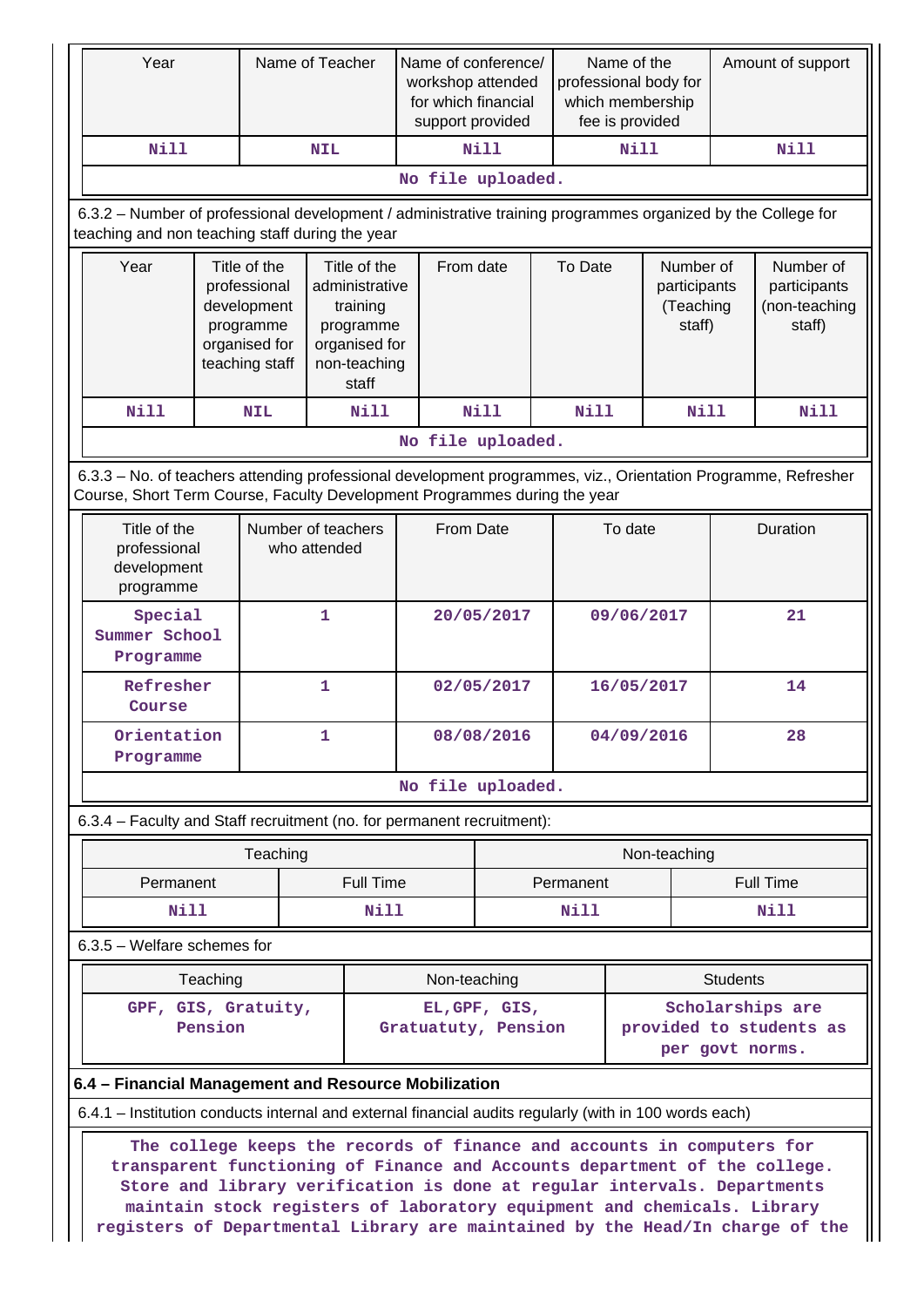| departments. External audit as desired by AG is done at regular intervals.                                                                           |                                                                                                                                     |            |            |                                                    |  |                        |                           |  |  |  |  |  |
|------------------------------------------------------------------------------------------------------------------------------------------------------|-------------------------------------------------------------------------------------------------------------------------------------|------------|------------|----------------------------------------------------|--|------------------------|---------------------------|--|--|--|--|--|
| 6.4.2 – Funds / Grants received from management, non-government bodies, individuals, philanthropies during the<br>year(not covered in Criterion III) |                                                                                                                                     |            |            |                                                    |  |                        |                           |  |  |  |  |  |
|                                                                                                                                                      | Name of the non government<br>funding agencies /individuals                                                                         |            |            | Funds/ Grnats received in Rs.                      |  |                        | Purpose                   |  |  |  |  |  |
|                                                                                                                                                      | <b>NIL</b>                                                                                                                          |            |            | Nill                                               |  | <b>Nill</b>            |                           |  |  |  |  |  |
|                                                                                                                                                      | No file uploaded.                                                                                                                   |            |            |                                                    |  |                        |                           |  |  |  |  |  |
| 6.4.3 - Total corpus fund generated                                                                                                                  |                                                                                                                                     |            |            |                                                    |  |                        |                           |  |  |  |  |  |
| 0                                                                                                                                                    |                                                                                                                                     |            |            |                                                    |  |                        |                           |  |  |  |  |  |
| 6.5 - Internal Quality Assurance System                                                                                                              |                                                                                                                                     |            |            |                                                    |  |                        |                           |  |  |  |  |  |
| 6.5.1 – Whether Academic and Administrative Audit (AAA) has been done?                                                                               |                                                                                                                                     |            |            |                                                    |  |                        |                           |  |  |  |  |  |
| <b>Audit Type</b>                                                                                                                                    |                                                                                                                                     | External   |            |                                                    |  | Internal               |                           |  |  |  |  |  |
|                                                                                                                                                      | Yes/No                                                                                                                              | Agency     |            |                                                    |  | Yes/No                 | Authority                 |  |  |  |  |  |
| Academic                                                                                                                                             | <b>No</b>                                                                                                                           |            |            | Nill                                               |  | No                     | Nill                      |  |  |  |  |  |
| Administrative                                                                                                                                       | <b>No</b>                                                                                                                           |            |            | Nill                                               |  | <b>No</b>              | Nill                      |  |  |  |  |  |
| 6.5.2 – Activities and support from the Parent – Teacher Association (at least three)                                                                |                                                                                                                                     |            |            |                                                    |  |                        |                           |  |  |  |  |  |
|                                                                                                                                                      |                                                                                                                                     |            | <b>NIL</b> |                                                    |  |                        |                           |  |  |  |  |  |
| 6.5.3 – Development programmes for support staff (at least three)                                                                                    |                                                                                                                                     |            |            |                                                    |  |                        |                           |  |  |  |  |  |
|                                                                                                                                                      |                                                                                                                                     |            | <b>NIL</b> |                                                    |  |                        |                           |  |  |  |  |  |
| 6.5.4 – Post Accreditation initiative(s) (mention at least three)                                                                                    |                                                                                                                                     |            |            |                                                    |  |                        |                           |  |  |  |  |  |
|                                                                                                                                                      | .Introduction of Bio science Honours course . improvement in drinking water<br>facility Initiatives . improvement sports facilities |            |            |                                                    |  |                        |                           |  |  |  |  |  |
| 6.5.5 - Internal Quality Assurance System Details                                                                                                    |                                                                                                                                     |            |            |                                                    |  |                        |                           |  |  |  |  |  |
|                                                                                                                                                      | a) Submission of Data for AISHE portal                                                                                              |            |            |                                                    |  | Yes                    |                           |  |  |  |  |  |
|                                                                                                                                                      | b) Participation in NIRF                                                                                                            |            |            |                                                    |  | No                     |                           |  |  |  |  |  |
|                                                                                                                                                      | c)ISO certification                                                                                                                 |            |            | No                                                 |  |                        |                           |  |  |  |  |  |
|                                                                                                                                                      | d)NBA or any other quality audit                                                                                                    |            |            | No                                                 |  |                        |                           |  |  |  |  |  |
| 6.5.6 - Number of Quality Initiatives undertaken during the year                                                                                     |                                                                                                                                     |            |            |                                                    |  |                        |                           |  |  |  |  |  |
| Year                                                                                                                                                 | Name of quality<br>initiative by IQAC                                                                                               |            |            | <b>Duration From</b><br>Date of<br>conducting IQAC |  | <b>Duration To</b>     | Number of<br>participants |  |  |  |  |  |
| 2017                                                                                                                                                 | Collection<br>of feedback<br>forms from<br>students and<br>analysis.                                                                | 15/04/2017 |            | 15/04/2017                                         |  | 07/05/2017             | 150                       |  |  |  |  |  |
| No file uploaded.                                                                                                                                    |                                                                                                                                     |            |            |                                                    |  |                        |                           |  |  |  |  |  |
| <b>CRITERION VII - INSTITUTIONAL VALUES AND BEST PRACTICES</b>                                                                                       |                                                                                                                                     |            |            |                                                    |  |                        |                           |  |  |  |  |  |
| 7.1 - Institutional Values and Social Responsibilities                                                                                               |                                                                                                                                     |            |            |                                                    |  |                        |                           |  |  |  |  |  |
| 7.1.1 – Gender Equity (Number of gender equity promotion programmes organized by the institution during the<br>year)                                 |                                                                                                                                     |            |            |                                                    |  |                        |                           |  |  |  |  |  |
| Title of the                                                                                                                                         | Period from<br>Period To                                                                                                            |            |            |                                                    |  | Number of Participants |                           |  |  |  |  |  |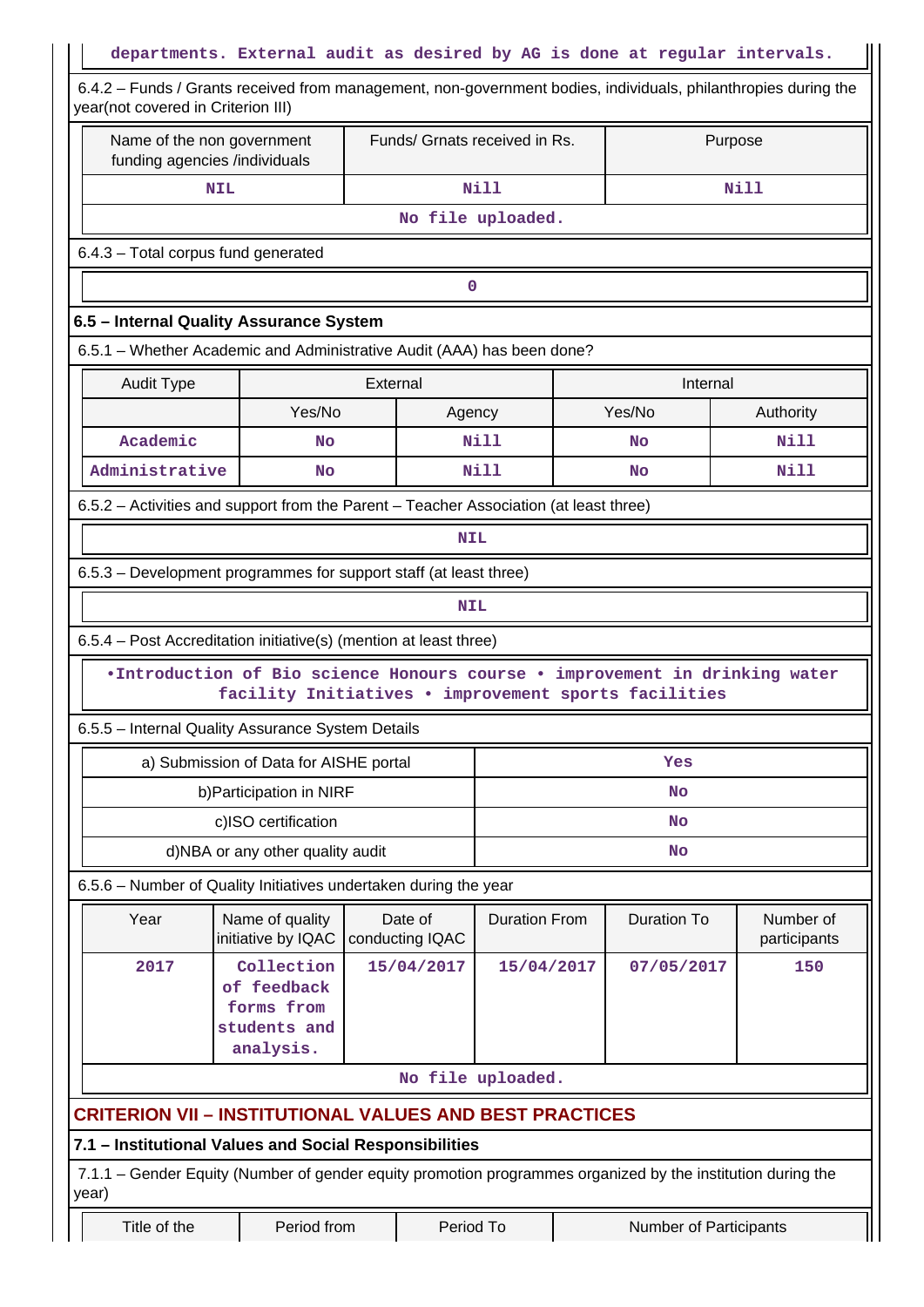| programme                                                                                                                                                                                                                                                                                                                                                                                     |                                                                                             |             |                                                                                            |      |                   |                       |             |                            |                                                     |  |  |
|-----------------------------------------------------------------------------------------------------------------------------------------------------------------------------------------------------------------------------------------------------------------------------------------------------------------------------------------------------------------------------------------------|---------------------------------------------------------------------------------------------|-------------|--------------------------------------------------------------------------------------------|------|-------------------|-----------------------|-------------|----------------------------|-----------------------------------------------------|--|--|
|                                                                                                                                                                                                                                                                                                                                                                                               |                                                                                             |             |                                                                                            |      |                   |                       | Female      |                            | Male                                                |  |  |
| <b>NIL</b>                                                                                                                                                                                                                                                                                                                                                                                    |                                                                                             | <b>Nill</b> |                                                                                            |      | Nill              |                       | Nill        |                            | Nill                                                |  |  |
| 7.1.2 - Environmental Consciousness and Sustainability/Alternate Energy initiatives such as:                                                                                                                                                                                                                                                                                                  |                                                                                             |             |                                                                                            |      |                   |                       |             |                            |                                                     |  |  |
| Percentage of power requirement of the University met by the renewable energy sources                                                                                                                                                                                                                                                                                                         |                                                                                             |             |                                                                                            |      |                   |                       |             |                            |                                                     |  |  |
| <b>NIL</b>                                                                                                                                                                                                                                                                                                                                                                                    |                                                                                             |             |                                                                                            |      |                   |                       |             |                            |                                                     |  |  |
| 7.1.3 - Differently abled (Divyangjan) friendliness                                                                                                                                                                                                                                                                                                                                           |                                                                                             |             |                                                                                            |      |                   |                       |             |                            |                                                     |  |  |
|                                                                                                                                                                                                                                                                                                                                                                                               | Item facilities<br>Yes/No<br>Number of beneficiaries                                        |             |                                                                                            |      |                   |                       |             |                            |                                                     |  |  |
|                                                                                                                                                                                                                                                                                                                                                                                               | Ramp/Rails                                                                                  |             | Yes                                                                                        |      |                   |                       | Nill        |                            |                                                     |  |  |
|                                                                                                                                                                                                                                                                                                                                                                                               | Scribes for examination                                                                     |             |                                                                                            |      | Yes               |                       |             | <b>Nill</b>                |                                                     |  |  |
| 7.1.4 - Inclusion and Situatedness                                                                                                                                                                                                                                                                                                                                                            |                                                                                             |             |                                                                                            |      |                   |                       |             |                            |                                                     |  |  |
| Year                                                                                                                                                                                                                                                                                                                                                                                          | Number of<br>initiatives to<br>address<br>locational<br>advantages<br>and disadva<br>ntages |             | Number of<br>initiatives<br>taken to<br>engage with<br>contribute to<br>local<br>community | Date | Duration          | Name of<br>initiative |             | <b>Issues</b><br>addressed | Number of<br>participating<br>students<br>and staff |  |  |
| 2016                                                                                                                                                                                                                                                                                                                                                                                          | <b>Nill</b><br><b>Nill</b>                                                                  |             |                                                                                            | Nill | <b>Nill</b>       |                       | <b>Nill</b> | Nill                       | <b>Nill</b>                                         |  |  |
|                                                                                                                                                                                                                                                                                                                                                                                               |                                                                                             |             |                                                                                            |      | View File         |                       |             |                            |                                                     |  |  |
| 7.1.5 - Human Values and Professional Ethics Code of conduct (handbooks) for various stakeholders                                                                                                                                                                                                                                                                                             |                                                                                             |             |                                                                                            |      |                   |                       |             |                            |                                                     |  |  |
|                                                                                                                                                                                                                                                                                                                                                                                               | <b>Title</b><br>Date of publication<br>Follow up(max 100 words)                             |             |                                                                                            |      |                   |                       |             |                            |                                                     |  |  |
|                                                                                                                                                                                                                                                                                                                                                                                               | <b>NIL</b>                                                                                  |             |                                                                                            |      | <b>Nill</b>       |                       |             | Nil                        |                                                     |  |  |
| 7.1.6 - Activities conducted for promotion of universal Values and Ethics                                                                                                                                                                                                                                                                                                                     |                                                                                             |             |                                                                                            |      |                   |                       |             |                            |                                                     |  |  |
|                                                                                                                                                                                                                                                                                                                                                                                               | Activity                                                                                    |             | <b>Duration From</b>                                                                       |      |                   | Duration To           |             |                            | Number of participants                              |  |  |
|                                                                                                                                                                                                                                                                                                                                                                                               | Celebration of<br>Republic day                                                              |             | 26/01/2017                                                                                 |      | 26/01/2017        |                       |             |                            | 120                                                 |  |  |
|                                                                                                                                                                                                                                                                                                                                                                                               | 2. Celebration of<br>39th Kokborok Day                                                      |             | 19/01/2017                                                                                 |      | 19/01/2017        |                       |             | 200                        |                                                     |  |  |
|                                                                                                                                                                                                                                                                                                                                                                                               | Teachers day<br>Celebration                                                                 |             | 05/09/2016                                                                                 |      |                   | 05/09/2016            |             |                            | 250                                                 |  |  |
|                                                                                                                                                                                                                                                                                                                                                                                               |                                                                                             |             |                                                                                            |      | No file uploaded. |                       |             |                            |                                                     |  |  |
| 7.1.7 – Initiatives taken by the institution to make the campus eco-friendly (at least five)                                                                                                                                                                                                                                                                                                  |                                                                                             |             |                                                                                            |      |                   |                       |             |                            |                                                     |  |  |
| 1. Separate solid and Liquid waste management. 2. Plantation and plant<br>protection activities. 3. Rain water Harvesting. 4. Reduced consumption of<br>electricity by using CFL. 5. Maintaining Hygiene in uses of toilets etc.                                                                                                                                                              |                                                                                             |             |                                                                                            |      |                   |                       |             |                            |                                                     |  |  |
| 7.2 - Best Practices                                                                                                                                                                                                                                                                                                                                                                          |                                                                                             |             |                                                                                            |      |                   |                       |             |                            |                                                     |  |  |
| 7.2.1 – Describe at least two institutional best practices                                                                                                                                                                                                                                                                                                                                    |                                                                                             |             |                                                                                            |      |                   |                       |             |                            |                                                     |  |  |
| AQAR -2016-2017 BEST PRACTICES Practice I : 1. Title of the Practice : To<br>enable an environment of Research 2. Goal : With the motivation of the<br>Principal and other senior faculties the educators of the College need to make<br>an exploration climate with the goal that understudies can see different<br>analyses or on the other hand reviews and can be spurred in research. 3. |                                                                                             |             |                                                                                            |      |                   |                       |             |                            |                                                     |  |  |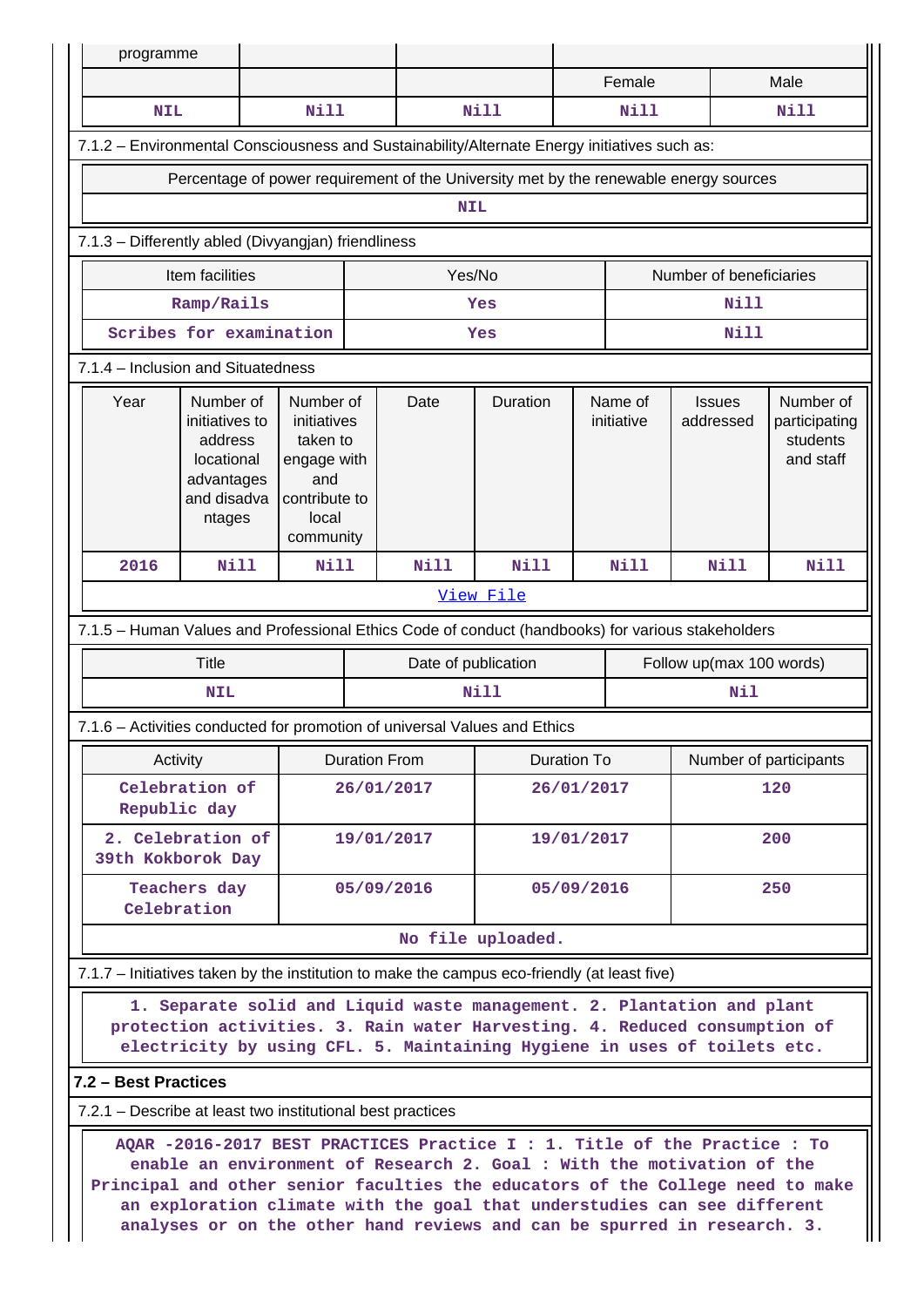**Context : The College is in developing stage. The faculty are a lot of dynamic in research. Despite choking of asset from various subsidizing agencies faculties are adequately dynamic to make a few publications in different reputed journals and books. 4. The Practice: i. Information sharing and communication among the faculties is a normal action. ii. Teachers are involved themselves in library works as and when time permits. 5. Evidences of Success: Over the most recent one year, teacher of this College endeavored to create opportunity to carry out research works. Some of their effort are given bellow. Department of Bengali Sl.No Name of P.I Funding Agency Duration Amount Sanction Status 1. Dr. BARNALI BHOWMIK NERO-UGC 2015-2017 Rs.1.8 LAKH On going Letter No. F.5-32/2014-15/MRP/NERO/1737 , dated 5th February 2015 2. Dr. SHIPRA DATTA NERO-UGC 2016-2018 1.05LAKH On going Letter No.F.5-327/2015-16/MRP/NERO/1090, dated 29th March 2016 Department of Chemistry Sl.No Name of P.I Funding Agency Duration Amount Sanction Status 1. Dr. BANTY GANGULY NERO-UGC 2015-2017 2.3 LAKH On going Letter No. F.5-70/2014-15/MRP/NERO/24 , dated. 17th march 2015 2. Dr. SAIKAT DAS SHARMA NERO-UGC 2015-2017 4.5 LAKH On going Letter No. F.5-71/2014-15/MRP/NERO/1697, dated. 05/02/2015 Department of Economics Sl.No Name of P.I Funding Agency Duration Amount Sanction Status 1. Dr. SANJIB BANIK NERO-UGC 2015-2017 1.65 LAKH On going Letter No. F.5-140/2014-15/MRP/NERO/2545, dated. 24th February/2015 Department of Political Science Sl.No Name of P.I Funding Agency Duration Amount Sanction Status 1. Dr. CHANDRA BHUSHAN NAGAR NERO-UGC 2015-2017 2.7 LAKH On going Letter No. F.5.406/2014-15/MRP/NERO/2318, dated 18th February 2015 Department of Mathematics Sl.No Name of P.I Funding Agency Duration Amount Sanction Status 1. Dr. ASHISH BHATTACHARJEE NERO-UGC 2015-2017 2.0 LAKH On going Letter No. F.5-335/2014-15/MRP/NERO/2376, dated. 18th February 2015 Department of Mathematics Sl.No Name of P.I Funding Agency Duration Amount Sanction Status 1. Dr. ASHISH BHATTACHARJEE NERO-UGC 2015-2017 2.0 LAKH On going Letter No. F.5-335/2014-15/MRP/NERO/2376, dated. 18th February 2015 Department of Zoology. Sl.No Name of P.I Funding Agency Duration Amount Sanction Status 1. Dr. SUDIPTA MANDAL NERO-UGC 2015-2017 5.0 LAKH On going Letter No. F.5-468/2014-16/MRP/NERO/2336, dated. 18th February 2015. 2. DIPAK DAS NERO-UGC 2015-2017 45.0 LAKH On going Letter No. F.5-467/2014-15/MRP/NERO/2337, dated. 18th February 2015 Publications: Type Department Number of Publication Average Impact Factor (if any) INTERNATIONAL PHILOSOPHY 1 - NATIONAL 1 - INTERNATIONAL MATHEMATICS 1 - INTERNATIONAL BENGALI 1 Books and Chapters in edited Volumes : Department Number of Publication Bengali 01 Practice II : 1. Title of the practice: Creating a sense of communal harmony. 2. Goal: To bring a sense of trust and respect against different communities of students in the college. 3. Context: Tripura is a state of mixed culture where different tribes, castes and communities lives together. But sometimes due to miscommunication and misunderstanding amongst few misguided people, the communal harmony is put to test. 4. The Practice. a. Students from different tribes, castes and communities are encouraged to work as team in different activities of the college. b. Students are taught to respect the sentiment of different communities. c. Students of different communities are encouraged to participate in different festival and cultural exchange program. 5. Evidence of Success: Peace and tranquility exist in the college campus and beyond. Respect for different communities are evidently seen with the students actively participating in the college activities united as one.**

 Upload details of two best practices successfully implemented by the institution as per NAAC format in your institution website, provide the link

[http://www.ddmctripura.edu.in/sites/default/files/best\\_practice\\_2016-17.pdf](http://www.ddmctripura.edu.in/sites/default/files/best_practice_2016-17.pdf)

#### **7.3 – Institutional Distinctiveness**

 7.3.1 – Provide the details of the performance of the institution in one area distinctive to its vision, priority and thrust in not more than 500 words